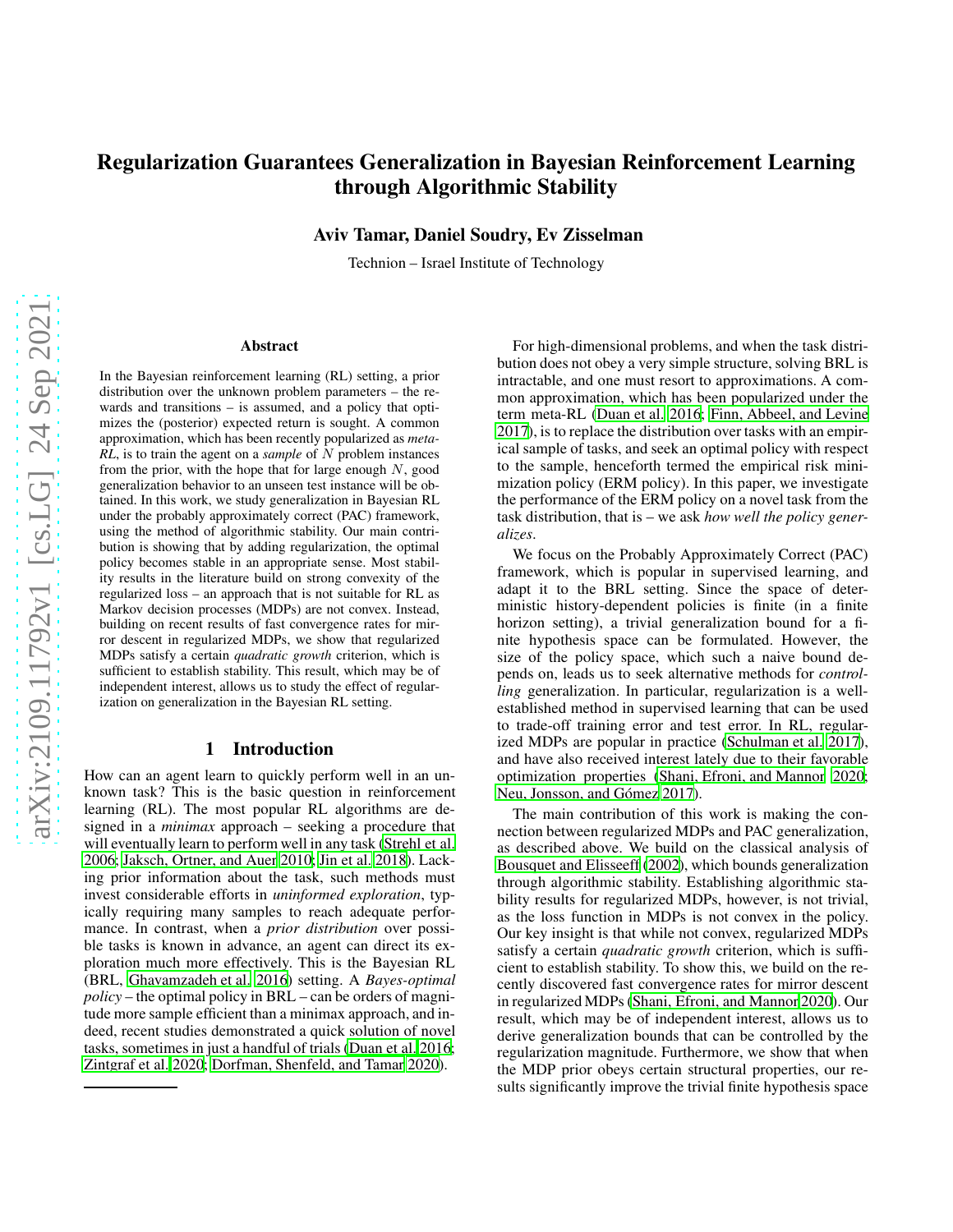bound.

To our knowledge, this is the first work to formally study generalization in the BRL setting. While not explicitly mentioned as such, the BRL setting has been widely used by many empirical studies on generalization in RL [\(Tamar et al.](#page-7-11) [2016;](#page-7-11) [Cobbe et al. 2020\)](#page-7-12). In fact, whenever the MDPs come from a distribution, BRL is the relevant formulation. Our results therefore also establish a formal basis for studying generalization in RL.

This paper is structured as follows. After surveying related work in Section [2,](#page-1-0) we begin with background on MDPs, BRL, and algorithmic stability in Section [3,](#page-1-1) and then present our problem formulation and straightforward upper and lower bounds for the ERM policy in Section [4.](#page-2-0) In Section [5](#page-3-0) we discuss fundamental properties of regularized MDPs. In Section [6](#page-4-0) we describe a general connection between a certain rate result for mirror descent and a quadratic growth condition, and in Section [7](#page-5-0) we apply this connection to regularized MDPs, and derive corresponding generalization bounds. We discuss our results and future directions in Section [8.](#page-6-0)

#### 2 Related Work

<span id="page-1-0"></span>Generalization to novel tasks in RL has been studied extensively, often without making the explicit connection to Bayesian RL. Empirical studies can largely be classified into three paradigms. The first *increases the number of training tasks*, either using procedurally generated domains [\(Cobbe et al. 2020\)](#page-7-12), or by means such as image augmentation [\(Kostrikov, Yarats, and Fergus 2020\)](#page-7-13) and task interpolation [\(Yao, Zhang, and Finn 2021\)](#page-8-1). The second paradigm *adds inductive bias* to the neural network, such as a differentiable planning or learning computation [\(Tamar et al. 2016;](#page-7-11) [Boutilier et al. 2020](#page-7-14)), or graph neural networks [\(Rivlin, Hazan, and Karpas 2020\)](#page-7-15). The third is *meta-RL*, where an agent is explicitely trained to generalize, either using a Bayesian RL objective [\(Duan et al. 2016;](#page-7-4) [Zintgraf et al. 2020\)](#page-8-0), or through gradient based meta learning [\(Finn, Abbeel, and Levine 2017\)](#page-7-6). We are not aware of theoretical studies of generalization in Bayesian RL.

The Bayesian RL algorithms of [Guez, Silver, and Dayan](#page-7-16) [\(2012\)](#page-7-16) and [Grover, Basu, and Dimitrakakis \(2020\)](#page-7-17) perform online planning in the belief space by sampling MDPs from the posterior at each time step, and optimizing over this sample. The performance bounds for these algorithms require the *correct posterior* at each step, implicitly assuming a correct prior, while we focus on *learning the prior* from data. The lower bound in our Proposition [2](#page-2-1) demonstrates how errors in the prior can severely impact performance.

Our stability-based approach to PAC learning is based on the seminal work of [Bousquet and Elisseeff](#page-7-10) [\(2002\)](#page-7-10). More recent works investigated stability of generalized learning [\(Shalev-Shwartz et al. 2010\)](#page-7-18), multitask learning [\(Zhang 2015\)](#page-8-2), and stochastic gradient descent [\(Hardt, Recht, and Singer 2016\)](#page-7-19). To our knowledge, we provide the first stability result for regularized MDPs, which, due to their non-convex nature, requires a new methodology. The stability results of [Charles and Papailiopoulos](#page-7-20) [\(2018\)](#page-7-20) build on quadratic

growth, a property we use as well. However, showing that this property holds for regularized MDPs is not trivial, and is a major part of our contribution.

Finally, there is recent interest in PAC-Bayes theory for meta learning [\(Amit and Meir 2018;](#page-7-21) [Rothfuss et al. 2021](#page-7-22); [Farid and Majumdar 2021\)](#page-7-23). To our knowledge, this theory has not yet been developed for meta RL.

### 3 Background

<span id="page-1-1"></span>We give background on BRL and algorithmic stability.

#### 3.1 MDPs and Bayesian RL

A stationary Markov decision process (MDP, [Bertsekas](#page-7-24) [2006\)](#page-7-24) is defined by a tuple  $M = (S, A, P_{init}, C, P, H)$ , where S and A are the state and actions spaces,  $P_{init}$  is an initial state distribution,  $C : S \times A \rightarrow [0, C_{\text{max}}]$  is a bounded cost function,  $P$  is the transition kernel, and  $H$  is the episode horizon, meaning that after  $H$  steps of interaction, the state is reset to  $s \sim P_{\text{init}}$ . We make the additional assumption that the cost  $C(s, a) \in \mathcal{C}$ , and  $\mathcal{C}$  is a finite set.<sup>[1](#page-1-2)</sup>

In the Bayesian RL setting (BRL, [Ghavamzadeh et al.](#page-7-3) [2016\)](#page-7-3), there is a distribution over MDPs  $P(M)$ , defined over some space of MDPs  $M$ . For simplicity, we assume that  $S$ , A,  $P_{\text{init}}$ , and H are fixed for all MDPs in  $\mathcal{M}$ , and thus the only varying factors between different MDPs are the costs and transitions, denoted  $C_M$  and  $P_M$ .

A *simulator* for an MDP M is a sequential algorithm that at time t outputs  $s_t$ , and, given input  $a_t$ , outputs  $c_t = C(s_t, a_t)$ , and transitions the state according to  $s_{t+1} \sim P(\cdot|s_t, a_t)$ . After every H steps of interaction, the state is reset to  $s \sim P_{\text{init}}$ . Let the history at time t be  $h_t = \{s_0, a_0, c_0, s_1, a_1, c_1, \ldots, s_t\}$ . A *policy*  $\pi$  is a stochastic mapping from the history to a probability over actions  $\pi(a|h_t) = P(a_t = a|h_t).$ 

A typical MDP objective is to minimize the  $T$ -horizon expected return  $\mathbb{E}_{\pi;M}\left[\sum_{t=0}^T C_M(s_t,a_t)\right]$ , where the expectation is with respect to the policy  $\pi$  and state transitions prescribed by  $M$ . In BRL, the objective is an average over the possible MDPs in the prior:

<span id="page-1-3"></span>
$$
\mathcal{L}(\pi) = \mathbb{E}_{M \sim P} \mathbb{E}_{\pi;M} \left[ \sum_{t=0}^{T} C_M(s_t, a_t) \right].
$$
 (1)

We denote by  $H$  the space of  $T$ -length histories. Note that by our definitions above,  $H$  is finite. Also note that  $T$  is not necessarily equal to  $H$ .

#### 3.2 PAC Generalization and Algorithmic Stability

Statistical learning theory [\(Vapnik 2013\)](#page-7-25) studies the generalization performance of a prediction algorithm trained on a finite data sample. Let  $S = \{z_1, \ldots, z_N\}$  denote a sample of  $N \geq 1$  i.i.d. elements from some space  $\mathcal Z$  with distribution  $P(z)$ . A learning algorithm A takes as input S and outputs a prediction function  $A_S$ . Let  $0 \leq \ell(A_S, z) \leq B$ ,

<span id="page-1-2"></span><sup>&</sup>lt;sup>1</sup>This assumption is non-standard, and required to guarantee a finite set of possible histories in the Bayesian RL setting. In practice, the reward can be discretized to satisfy the assumption.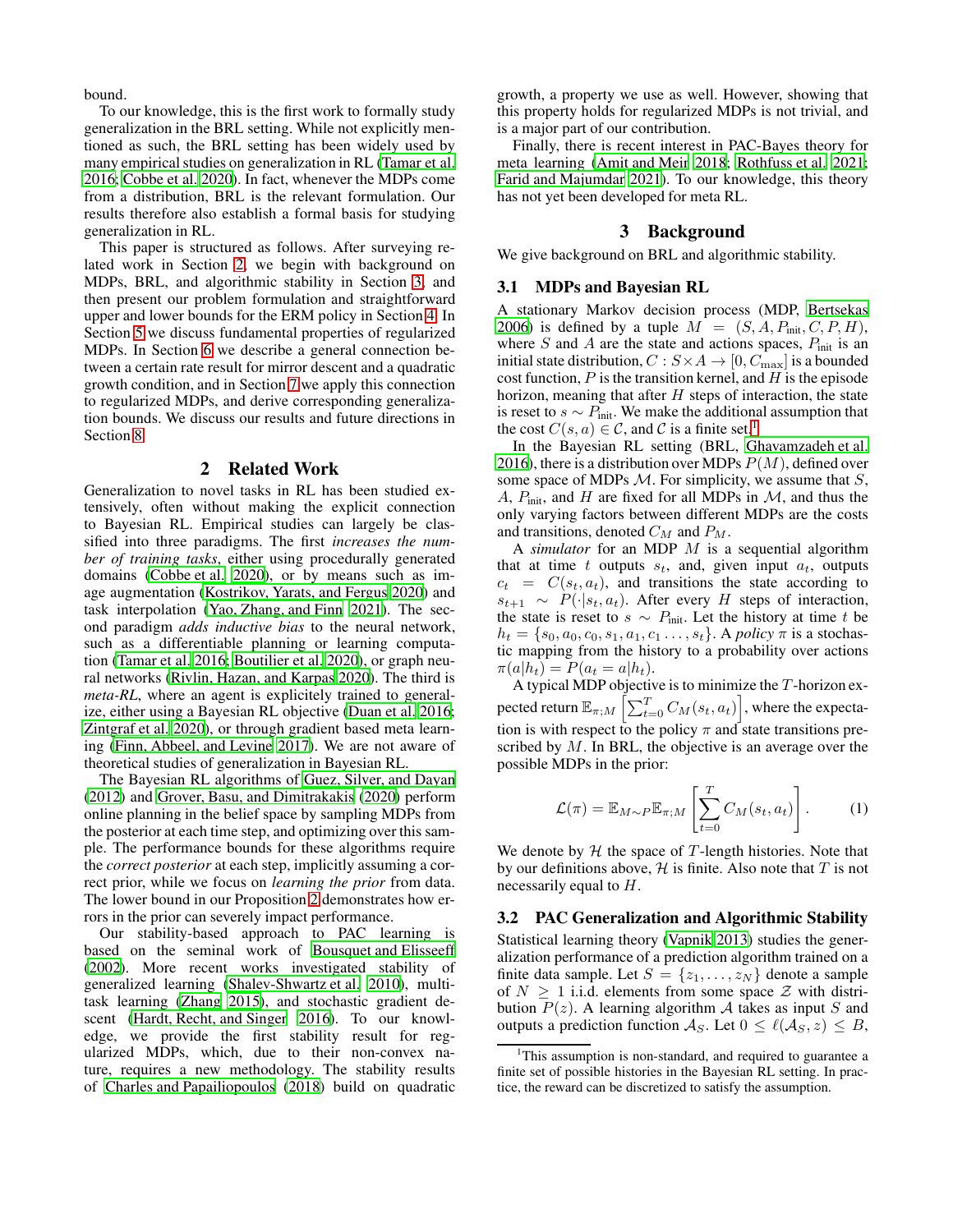where  $z \in \mathcal{Z}$ , denote the loss of the prediction on a sample z. The population risk is  $R(A, S) = \mathbb{E}_z [\ell(A_S, z)]$ , and the empirical risk is  $\hat{R}(A, S) = \frac{1}{N} \sum_{i=1}^{N} [\ell(A_S, z_i)]$ . Typically, algorithms are trained by minimizing the empirical risk. Probably approximately correct (PAC) learning algorithms are guaranteed to produce predictions with a population risk that is close to the empirical risk with high probability, and thus generalize. We recite fundamental results due to [Bousquet and Elisseeff \(2002\)](#page-7-10) that connect algorithmic stability and PAC bounds.

Let  $S^{\setminus i}$  denote the set S with element i removed. An algorithm satisfies uniform stability  $\beta$  if the following holds:  $\forall S \in \mathcal{Z}^N, \forall i \in \{1, \ldots, N\}, ||\ell(\mathcal{A}_S, \cdot) - \ell(\mathcal{A}_{S^{\backslash i}}, \cdot)||_{\infty} \leq \beta.$ An algorithm is said to satisfy pointwise hypothesis stability  $\beta$  if the following holds:

$$
\forall i \in \{1, \ldots, N\}, \mathbb{E}_S\left[|\ell(\mathcal{A}_S, z_i) - \ell(\mathcal{A}_{S^{\setminus i}}, z_i)|\right] \leq \beta.
$$

<span id="page-2-2"></span>Theorem 1 (Theorem 11 in [Bousquet and Elisseeff 2002\)](#page-7-10). Let A be an algorithm with pointwise hypothesis stability  $\beta$ . Then, for any  $\delta \in (0, 1)$ , with probability at least  $1 - \delta$  over the random draw of  $S$ ,

$$
R(\mathcal{A}, S) \le \hat{R}(\mathcal{A}, S) + \sqrt{\frac{B^2 + 12B N \beta}{2N \delta}}.
$$

<span id="page-2-3"></span>Theorem 2 (Theorem 12 in [Bousquet and Elisseeff 2002\)](#page-7-10). Let A be an algorithm with uniform stability  $\beta$ . Then, for any  $\delta \in (0, 1)$ , with probability at least  $1-\delta$  over the random draw of S,

$$
R(\mathcal{A}, S) \le \hat{R}(\mathcal{A}, S) + 2\beta + (4N\beta + B)\sqrt{\frac{\ln(1/\delta)}{2N}}
$$

.

The bounds in Theorems [1](#page-2-2) and [2](#page-2-3) are useful if one can show that for a particular problem,  $\beta$  scales as  $o(1/\sqrt{N})$ . Indeed, [Bousquet and Elisseeff 2002](#page-7-10) showed such results for several supervised learning problems. For example,  $L_2$  regularized kernel regression has stability  $\mathcal{O}(1/\lambda N)$ , where  $\lambda$ – the regularization weight in the loss – can be chosen to satisfy the  $o(1/\sqrt{N})$  condition on  $\beta$ .

# 4 Problem Formulation

<span id="page-2-0"></span>We next describe our learning problem. We are given a training set of  $N$  simulators for  $N$  independently sampled MDPs,  $\{\widetilde{M}_1,\ldots,\widetilde{M}_N\}$ , where each  $M_i \sim P(M)$ ; in the following, we will sometimes refer to this training set as the *training data*. We are allowed to interact with these simulators as we wish for an unrestricted amount of time. From this interaction, our goal is to compute a policy  $\pi$  that obtains a low expected T-horizon cost for a *test* simulator  $M \sim P(M)$ , i.e., we wish to minimize the population risk [\(1\)](#page-1-3). It is well known (e.g., [Ghavamzadeh et al. 2016\)](#page-7-3) that there exists a deterministic history dependent policy that minimizes [\(1\)](#page-1-3), also known as the *Bayes-optimal policy*, and we denote it by  $\pi_{\rm BO}$ . Our performance measure is the T-horizon average regret,

$$
\mathcal{R}_{T}(\pi) = \mathbb{E}_{M \sim P} \left[ \mathbb{E}_{\pi;M} \left[ \sum_{t=0}^{T} C_M(s_t, a_t) \right] - \mathbb{E}_{\pi_{\text{BO}};M} \left[ \sum_{t=0}^{T} C_M(s_t, a_t) \right] \right] = \mathcal{L}(\pi) - \mathcal{L}(\pi_{\text{BO}}).
$$
\n(2)

Remark 1. The BRL formulation generalizes several special cases that were explored before in the context of generalization in RL. When  $T = kH$ , this setting is often referred to as k-shot learning, and in particular, for  $T =$  $H$ , the learned policy is evaluated on solving a test task in a single shot. Another popular setting is the contextual MDP [\(Hallak, Di Castro, and Mannor 2015\)](#page-7-26), where, in addition to the state, each task  $M$  is identified using some task identifier  $id_M$ , which is observed. By adding  $id_M$  to the state space, and modifying the dynamics such that  $id_M$  does not change throughout the episode, this setting is a special case of our formalism. Finally, many previous studies (e.g., [Tamar et al. 2016\)](#page-7-11) considered the same performance objective, but limited the optimization to Markov policies (i.e., policies that depend only on the current state and not on the full history). In this work, we specifically consider history dependent policies, as it allows us to meaningfully compare the learned policy with the optimum.

#### 4.1 Analysis of an ERM Approach

Our goal is to study the generalization properties of learning algorithms in the BRL setting. An intuitive approach, in the spirit of the empirical risk minimization (ERM, [Vapnik](#page-7-25) [2013\)](#page-7-25) principle, is to minimize the *empirical risk*,

<span id="page-2-4"></span>
$$
\hat{\mathcal{L}}(\pi) = \frac{1}{N} \sum_{i=1}^{N} \mathbb{E}_{\pi; M_i} \left[ \sum_{t=0}^{T} C_{M_i}(s_t, a_t) \right]
$$
\n
$$
\equiv \mathbb{E}_{M \sim \hat{P}_N} \mathbb{E}_{\pi, M} \left[ \sum_{t=0}^{T} C_M(s_t, a_t) \right],
$$
\n(3)

where  $\hat{P}_N$  is the empirical distribution of the N sampled MDPs. Let  $\hat{\pi}^* \in \argmin_{\pi \in \mathcal{H}} \hat{\mathcal{L}}(\pi)$  denote the ERM policy.

Since the hypothesis space of deterministic history dependent policies is finite, and the loss is bounded by  $C_{\text{max}}T$ , a trivial generalization bound can be formulated as follows (following PAC bounds for a finite hypothesis class, e.g., [Shalev-Shwartz and Ben-David 2014\)](#page-7-27).

<span id="page-2-5"></span>**Proposition 1.** Consider the ERM policy  $\hat{\pi}^*$ , and let  $\hat{\mathcal{H}}$ denote the set of deterministic T -length history dependent policies. Then with probability at least  $1 - \delta$ ,

$$
\mathcal{R}_T(\hat{\pi}^*) \le \sqrt{\frac{2\log(2|\bar{\mathcal{H}}|/\delta)C_{\max}^2 T^2}{N}}.
$$

Note that  $|\bar{\mathcal{H}}| = |A|^{|\mathcal{H}|} \approx |A|^{(|S||A||C|)^T}$ , so  $\log |\bar{\mathcal{H}}| =$  $\mathcal{O}((|S||A||C|)^T)$ . The exponential dependence on T in the bound is not very satisfying, and one may ask whether a more favourable upper bound can be established for the ERM policy. To answer this, we next give a lower bound, showing that without additional assumptions on the problem, the exponential dependence on  $T$  is necessary.

<span id="page-2-1"></span>**Proposition 2.** For any  $0 \le \delta < 1$ , there is an  $\epsilon > 0$ , and a problem, such that for  $N = 2^T$ , with probability larger than  $\delta$  we have  $\mathcal{R}_T(\hat{\pi}^*) > \epsilon$ .

*Proof.* (sketch; full proof in Section [E.](#page-20-0)) Let  $T = H$ , and consider an MDP space M of size  $2^H$ , where the state space has  $2H + 1$  states that we label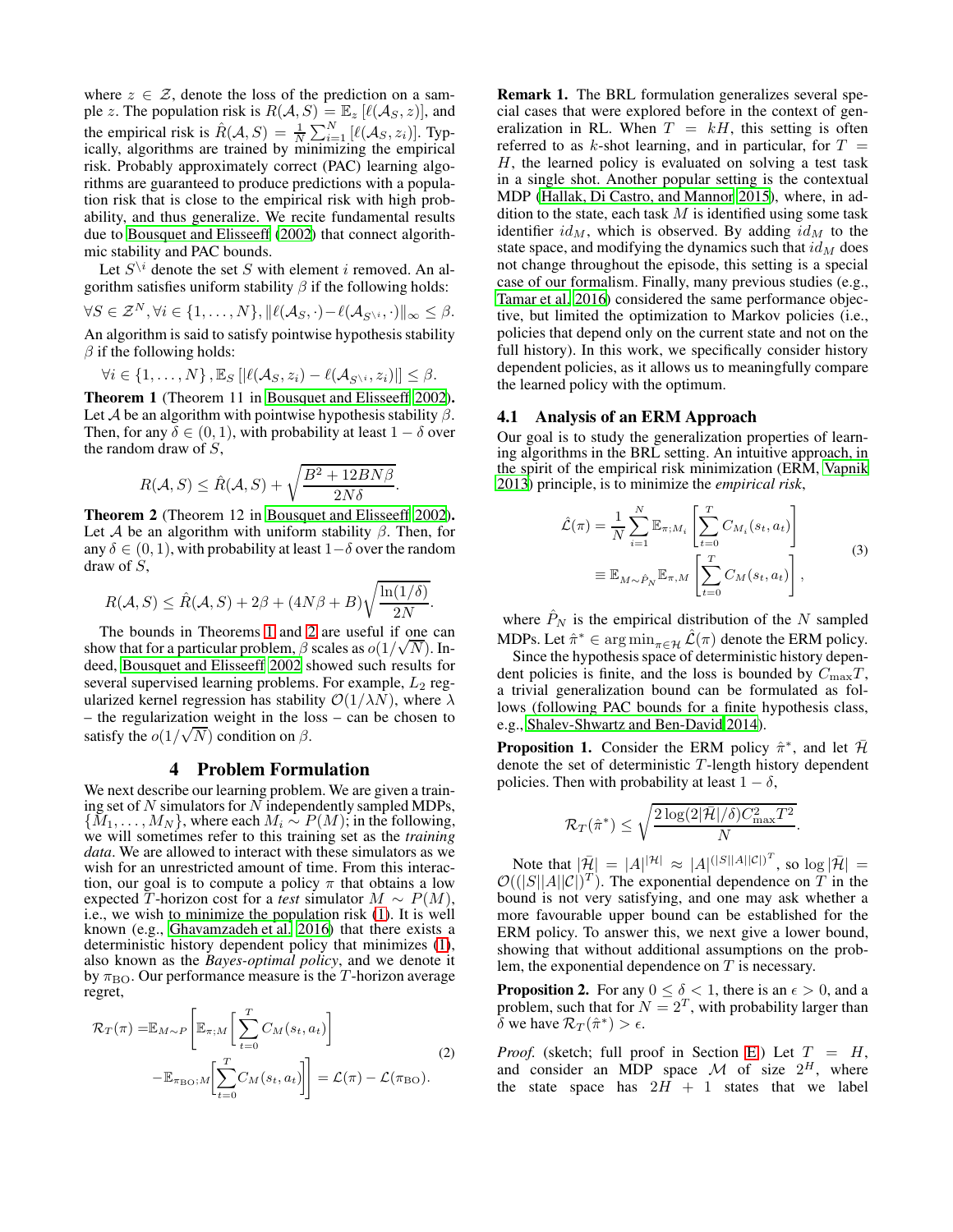$s_0, s_1^0, s_1^1, \ldots, s_t^0, s_t^1, \ldots, s_H^0, s_H^1$ . The initial state for all MDPs in  $M$  is  $s_0$ . A cost is only obtained at the last time step, and depends only on the last action. Each MDP  $M \in \mathcal{M}$  corresponds to a unique binary number of size H, denoted  $x$ , and the transitions for each MDP correspond to the digits in its identifier  $x$ : there is a high probability to transition to  $s_t^0$  from either  $s_{t-1}^0$  or  $s_{t-1}^1$  only if the t's digit of  $x$  is zero, and similarly, there is a high probability to transition to  $s_t^1$  from either  $s_{t-1}^0$  or  $s_{t-1}^1$  only if the t's digit of x is one. Thus, with high probability, a trajectory in the MDP traces the digits of its identifier  $x$ . Given a finite data sample, there is a non-negligible set of MDPs that will not appear in the data. For any trajectory that corresponds to an  $x$  from this set, the ERM policy at time  $H$  will not be able to correctly identify the most probable MDP, and will choose an incorrect action with non-negligible probability. □

The results above motivate us to seek alternatives to the ERM approach, with the hope of providing more favorable generalization bounds. In the remainder of this paper, we focus on methods that add a regularization term to the loss.

### 5 Regularized MDPs

<span id="page-3-0"></span>In supervised learning, a well-established method for controlling generalization is to add a regularization term, such as the  $L_2$  norm of the parameters, to the objective function that is minimized. The works of [Bousquet and Elisseeff](#page-7-10) [\(2002\)](#page-7-10); [Shalev-Shwartz et al. \(2010](#page-7-18)) showed that for convex loss functions, adding a strongly convex regularizer such as the  $L_2$  norm leads to algorithmic stability, which can be used to derive generalization bounds that are controlled by the amount of regularization. In this work, we ask whether a similar approach of adding regularization to the BRL objective [\(3\)](#page-2-4) can be used to control generalization.

We focus on the following regularization scheme. For some  $\lambda > 0$ , consider a regularized ERM of the form:

$$
\hat{\mathcal{L}}^{\lambda}(\pi) = \frac{1}{N} \sum_{i=1}^{N} \mathbb{E}_{\pi;M_i} \left[ \sum_{t=0}^{T} C_{M_i}(s_t, a_t) + \lambda \mathcal{R}(\pi(\cdot | h_t)) \right],
$$

where  $R$  is some regularization function applied to the policy. In particular, we will be interested in  $L_2$  regularization, where  $\mathcal{R}(\pi(\cdot|h_t)) = ||\pi(\cdot|h_t)||_2$ . We also define the regularized population risk,

$$
\mathcal{L}^{\lambda}(\pi) = \mathbb{E}_{M \sim P} \mathbb{E}_{\pi;M} \left[ \sum_{t=0}^{T} C_M(s_t, a_t) + \lambda \mathcal{R}(\pi(\cdot | h_t)) \right].
$$

In standard (non-Bayesian) RL, regularized MDPs have been studied extensively (Neu, Jonsson, and Gómez 2017). A popular motivation has been to use the regularization to induce exploration [\(Fox, Pakman, and Tishby 2015;](#page-7-28) [Schulman et al. 2017\)](#page-7-7). Recently, [Shani, Efroni, and Mannor](#page-7-8) [\(2020\)](#page-7-8) showed that for optimizing a policy using  $k$  iterations of mirror descent (equivalent to trust region policy optimiza-tion [Schulman et al. 2015\)](#page-7-29) with  $L_2$  or entropy regularization enables a fast  $O(1/k)$  convergence rate, similarly to convergence rates for strongly convex functions, although the MDP objective is not convex. In our work, we build on these results to show a stability property for regularization in the BRL setting described above. We begin by adapting a central result in [Shani, Efroni, and Mannor \(2020\)](#page-7-8), which was proved for discounted MDPs, to our finite horizon and history dependent policy setting.

The BRL objectives in Eq. [\(1\)](#page-1-3) (similarly, Eq. [\(3\)](#page-2-4)) can be interpreted as follows: we first choose a history dependent policy  $\pi(h_t)$ , and then nature draws an MDP  $M \sim P(M)$ (similarly,  $M \sim \hat{P}_N$ ), and we then evaluate  $\pi(h_t)$  on M. The expected cost (over the draws of  $M$ ), is the BRL performance. In the following discussion, for simplicity, the results are given for the prior  $P(M)$ , but they hold for  $P_N$  as well.

Let  $P(M|h_t; \pi)$  denote the posterior probability of nature having drawn the MDP  $M$ , given that we have seen the history  $h_t$  under policy  $\pi$ . From Bayes rule, we have that

$$
P(M|h_t; \pi) \propto P(h_t|M; \pi)P(M).
$$

Let us define the regularized expected cost,

$$
C_{\lambda}(h_t, a_t; \pi) = \mathbb{E}_{M|h_t; \pi} C_M(s_t, a_t) + \lambda \mathcal{R}(\pi_t(\cdot|h_t)),
$$

and the value function,

$$
V_t^{\pi}(h_t) = \mathbb{E}_{\pi;M|h_t}\left[\sum_{t'=t}^T C_{\lambda}(h_{t'}, a_{t'}; \pi)\middle| h_t\right].
$$

The value function satisfies Bellman's equation. Let

$$
P(c_t, s_{t+1}|h_t, a_t) =
$$
  

$$
\sum_{M} P(M|h_t)P(c_t|M, s_t, a_t)P(s_{t+1}|M, s_t, a_t)
$$

denote the posterior probability of observing  $c_t$ ,  $s_{t+1}$  at time t. Then

$$
V_T^{\pi}(h_T) = \sum_{a_T} \pi(a_T|h_T) C_{\lambda}(h_T, a_T; \pi),
$$

and, letting  $h_{t+1} = \{h_t, a_t, c_t, s_{t+1}\},\$ 

$$
V_t^{\pi}(h_t) = \sum_{a_t} \pi(a_t|h_t) \bigg( C_{\lambda}(h_t, a_t; \pi) + \sum_{c_t, s_{t+1}} P(c_t, s_{t+1}|h_t, a_t) V_{t+1}^{\pi}(\{h_t, a_t, c_t, s_{t+1}\}) \bigg).
$$

Consider two histories  $h_t$ ,  $\bar{h}_{\bar{t}} \in \mathcal{H}$ , and let

$$
\mathbf{P}^{\pi}(\bar{h}_{\bar{t}}|h_t) = \begin{cases} \sum_{a_t} \pi(a_t|h_t) P(\bar{c}_t, \bar{s}_{t+1}|h_t, a_t), & \text{if } \bar{t} = t+1\\ 0, & \text{else} \end{cases}
$$

denote the transition probability between histories. Also, define

$$
C^{\pi}(h_t) = \sum_{a_t} \pi(a_t|h_t) C_{\lambda}(h_t, a_t; \pi).
$$

We can write the Bellman equation in matrix form as follows

$$
V^{\pi} = C^{\pi} + \mathbf{P}^{\pi} V^{\pi}, \tag{4}
$$

where  $V^{\pi}$  and  $C^{\pi}$  are vectors in  $\mathbb{R}^{|\mathcal{H}|}$ , and  $\mathbf{P}^{\pi}$  is a matrix in  $\mathbb{R}^{|\mathcal{H}| \times |\mathcal{H}|}$ .

The uniform trust region policy optimization algorithm of [Shani, Efroni, and Mannor \(2020](#page-7-8)) is a type of mirror descent algorithm applied to the policy in regularized MDPs.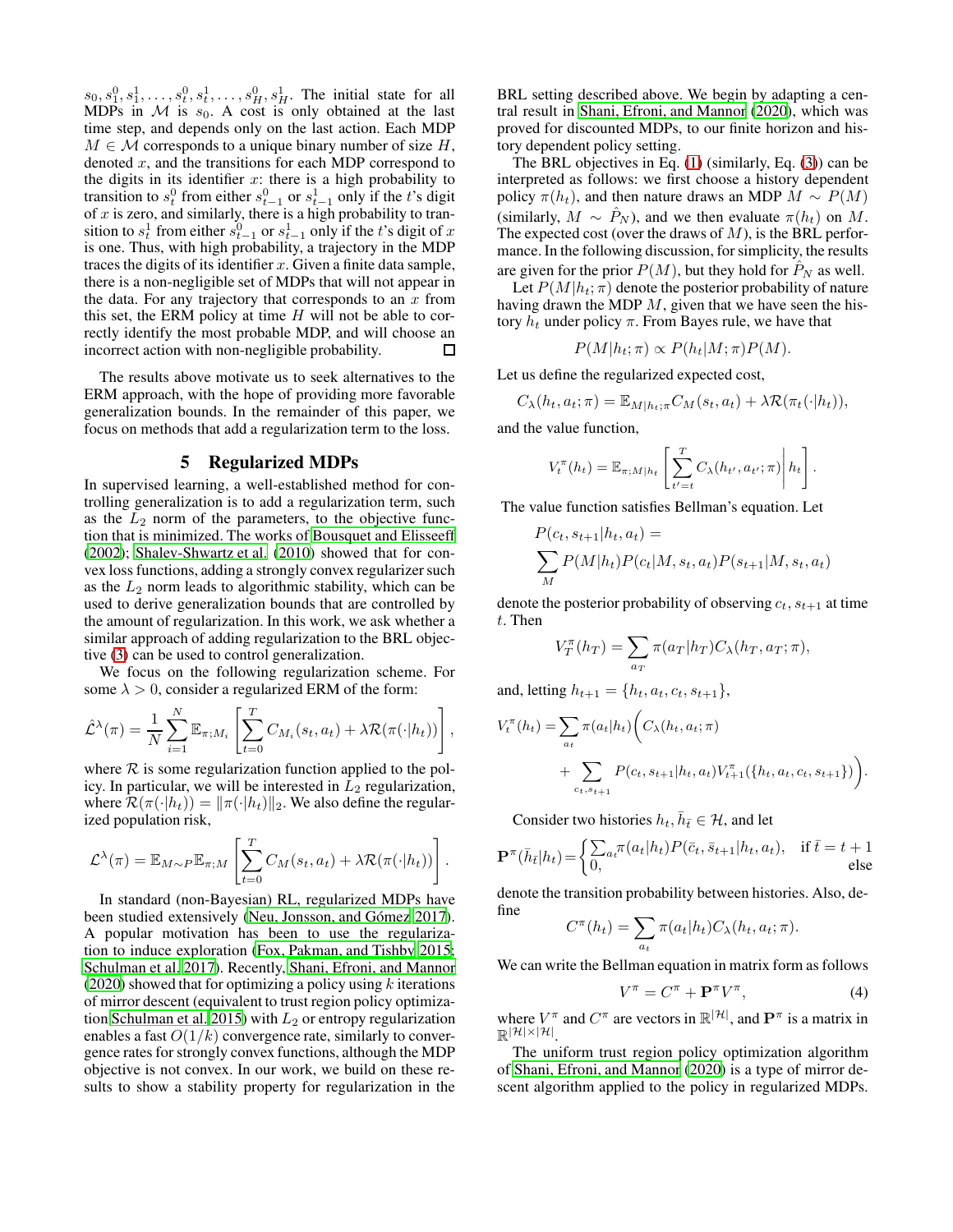An adaptation of this algorithm for our setting is given in Sec. [B.4](#page-14-0) of the supplementary material. The next result provides a fundamental inequality that the policy updates of this algorithm satisfy, in the spirit of an inequality that is used to establish convergence rates for mirror descent (cf. Lemma 8.11 in [Beck 2017](#page-7-30)). The proof follows Lemma 10 in [Shani, Efroni, and Mannor \(2020](#page-7-8)), with technical differences due to the finite horizon setting; it is given in Sec. [B.4.](#page-14-0) **Proposition 3.** Let  $\{\pi_k\}$  be the sequence generated by uniform trust region policy optimization with step sizes  $\{\alpha_k\}$ and  $L_2$  regularization. Then for every  $\pi$  and  $k \geq 0$ ,

<span id="page-4-1"></span>
$$
\alpha_k (I - \mathbf{P}^{\pi})(V^{\pi_k} - V^{\pi}) \le \frac{(1 - \alpha_k \lambda)}{2} ||\pi - \pi_k||_2^2
$$
  

$$
- \frac{1}{2} ||\pi - \pi_{k+1}||_2^2 + \frac{\lambda \alpha_k}{2} (||\pi_k||_2^2 - ||\pi_{k+1}||_2^2) + \frac{\alpha_k^2 L^2}{2} e,
$$

where *e* is a vector of ones,  $L = C_{\text{max}} T |A|$ , and  $||\pi||_2 \in$  $\mathbb{R}^{|\mathcal{H}|}$  denotes the  $L_2$  norm of the policy element-wise, for each history.

In the following, we shall show that Proposition [3](#page-4-1) can be used to derive stability bounds in the regularized BRL setting. To simplify our presentation, we first present a key technique that our approach builds on in a general optimization setting, and only then come back to MDPs.

### <span id="page-4-0"></span>6 Stability based on the Fundamental Inequality for Mirror Descent

Standard stability results, such as in [Bousquet and Elisseeff](#page-7-10) [\(2002\)](#page-7-10); [Shalev-Shwartz et al.](#page-7-18) [\(2010\)](#page-7-18), depend on convexity of the loss function, and strong convexity of the regulariz-ing function [\(Bousquet and Elisseeff 2002\)](#page-7-10). While our  $L_2$ regularization is strongly convex, the MDP objective is not convex in the policy.<sup>[2](#page-4-2)</sup> In this work, we show that nevertheless, algorithmic stability can be established. To simplify our presentation, we first present the essence of our technique in a general form, without the complexity of MDPs. In the next section, we adapt the technique to the BRL setting.

Our key insight is that the fundamental inequality of mirror descent (cf. Prop. [3\)](#page-4-1), actually prescribes a quadratic growth condition. The next lemma shows this for a general iterative algorithm, but it may be useful to think about mirror descent when reading it. In the sequel, we will show that similar conditions hold for regularized MDPs.

**Lemma 1.** Let  $f : \mathcal{X} \to \mathbb{R}$  be some function that attains a minimum  $f(x^*) \leq f(x) \quad \forall x \in \mathcal{X}$ . Consider a sequence of step sizes  $\alpha_0, \alpha_1, \cdots \in \mathbb{R}^+$  and corresponding sequence of iterates  $x_0, x_1, \dots \in \mathcal{X}$ . Assume that  $f(x_{k+1}) \le f(x_k)$  for all  $k \geq 0$ . Also consider a sequence of values  $z_0, z_1, \dots \in$  $\mathbb{R}^+$  that satisfy  $|z_k - z_0| \leq B$  for all  $k \geq 0$ . Assume that there exists  $\lambda > 0$  and  $L \ge 0$  such that the following holds for any step size sequence, all  $k \geq 0$ , and any  $x \in \mathcal{X}$ :

$$
\alpha_k (f(x_k) - f(x)) \le (1 - \lambda \alpha_k) \|x_k - x\|^2 - \|x_{k+1} - x\|^2
$$

$$
+ \lambda \alpha_k (z_k - z_{k+1}) + \frac{\alpha_k^2 L^2}{2}.
$$
 (5)

Then the following statements hold true.

1. For step sizes  $\alpha_k = \frac{1}{\lambda(k+2)}$ , the sequence converges to  $x^*$  at rate

$$
f(x_k) - f(x^*) \le \frac{L^2 \log k}{\lambda k}.
$$

2. Quadratic growth:  $\lambda \|x^* - x_0\|^2 \le f(x_0) - f(x^*).$ 

*Proof.* The first claim is similar to Theorem 2 of [Shani, Efroni, and Mannor](#page-7-8) [\(2020\)](#page-7-8); for completeness we give a full proof in Sec. [A](#page-9-0) of the supplementary. We prove the second claim. Let  $\alpha_k = \frac{1}{\lambda(k+2)}$ , and multiply [\(5\)](#page-4-3) by  $\lambda(k+2)$ : 2

$$
f(x_k) - f(x_0) \le \lambda (k+1) \|x_k - x_0\|^2 - \lambda (k+2) \|x_{k+1} - x_0\|^2
$$
  
+  $\lambda (z_k - z_{k+1}) + \frac{L^2}{2\lambda (k+2)}$ .

Summing over  $k$ , and observing the telescoping sums:

$$
\sum_{k=0}^{N} (f(x_k) - f(x_0))
$$
\n
$$
\leq -\lambda (N+2) \|x_{N+1} - x_0\|^2 + \lambda (z_0 - z_{N+1}) + \frac{L^2}{2\lambda} \sum_{k=0}^{N} \frac{1}{(k+2)}
$$
\n
$$
\leq -\lambda (N+2) \|x_{N+1} - x_0\|^2 + \lambda B + \frac{L^2 \log(N+2)}{2\lambda}.
$$
\nSince  $f(x_k)$  is decreasing,  $\sum_{k=0}^{N} (f(x_N) - f(x^*)) \leq \sum_{k=0}^{N} (f(x_k) - f(x^*))$ , and\n
$$
N (f(x_N) - f(x_0)) \leq -\lambda (N+2) \|x_{N+1} - x_0\|^2 + \lambda B + \frac{L^2 \log(N+2)}{2\lambda}.
$$

Dividing by N, taking  $N \to \infty$ , and using the first part of the lemma:

$$
f(x^*) - f(x_0) \le -\lambda \|x^* - x_0\|^2.
$$
  
g give the result.

Rearranging give the result.

<span id="page-4-4"></span>We now present a stability result for a regularized ERM objective. The proof resembles [Shalev-Shwartz et al.](#page-7-18) [\(2010\)](#page-7-18), but replaces strong convexity with quadratic growth. **Proposition 4.** Let  $z_0, z_1 \cdots \in \mathcal{Z}$  denote a sequence of independent samples, and let  $\ell : \mathcal{X} \times \mathcal{Z} \rightarrow \mathcal{R}$  be a loss for a predictor  $x \in \mathcal{X}$  and sample  $z \in \mathcal{Z}$ . Consider a regularized ERM objective  $L_N(x) = \frac{1}{N} \sum_{i=1}^N \ell(x, z_i)$  +  $\lambda \mathcal{R}(x)$ , and let  $L_N^{\setminus j} = \frac{1}{N} \sum_{\substack{i=1 \ i \neq j}}^N \ell(x, z_i) + \lambda \mathcal{R}(x)$ . Assume that  $\ell$  is  $\beta$ -Lipschitz: for any  $z \in \mathcal{Z}$ , and any  $x, x'$ ,  $|\ell(x, z) - \ell(x', z)| \leq \beta \|x - x'\|$ . Assume that  $L_N(x)$ and  $L_N^{\backslash j}(x)$  have unique minimizers, and denote them  $x^*$ and  $x^{*,\backslash j}$ , respectively. Further assume quadratic growth:  $\lambda \|x^* - x\|^2 \leq L_N(x) - L_N(x^*)$  for any  $x \in \mathcal{X}$ . Then, we have that

$$
||x^* - x^{*,\backslash j}|| \le \frac{\beta}{\lambda N},
$$

<span id="page-4-3"></span>and  $\forall z \in \mathcal{Z}$ 

$$
\ell(x^*, z) - \ell(x^{*, \backslash j}, z) \leq \frac{\beta^2}{\lambda N}.
$$

<span id="page-4-2"></span><sup>&</sup>lt;sup>2</sup>The linear programming formulation is not suitable for establishing stability in our BRL setting, as changing the prior would change the constraints in the linear program.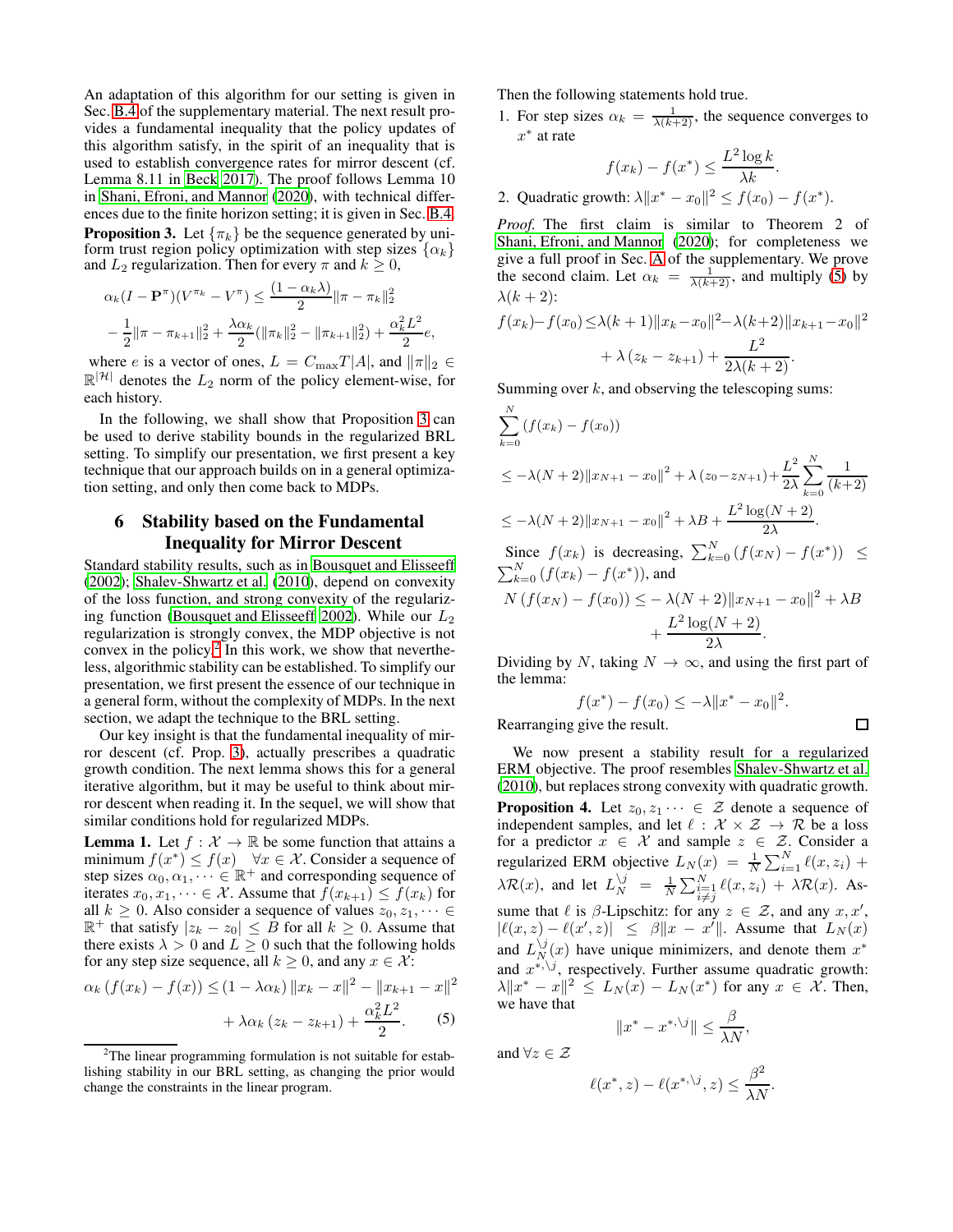*Proof.* (sketch; full proof in Sec. [A.](#page-9-0)) Let  $\Delta = L_N(x^{*,\backslash j})$  –  $L_N(x^*)$ . From quadratic growth, we have that

$$
\Delta \ge \lambda \|x^* - x^{*,\backslash j}\|^2.
$$

On the other hand, by taking out the  $j'$ <sup>th</sup> element from the loss terms  $L_N$ , and observing that  $x^{*,\backslash j}$  minimizes  $L_N^{j,j}$ , we have that

$$
\Delta = \frac{1}{N} \sum_{\substack{i=1 \ i \neq j}}^{N} \ell(x^{*, \backslash j}, z_i) + \lambda \mathcal{R}(x^{*, \backslash j}) - \frac{1}{N} \sum_{\substack{i=1 \ i \neq j}}^{N} \ell(x^*, z_i) - \lambda \mathcal{R}(x^*)
$$
  
+ 
$$
\frac{\ell(x^{*, \backslash j}, z_j) - \ell(x^*, z_j)}{N}
$$
  

$$
\leq \frac{\ell(x^{*, \backslash j}, z_j) - \ell(x^*, z_j)}{N},
$$

and from the Lipschitz condition,  $\Delta \leq \frac{\beta ||x^* - x^{*,\setminus j}||}{N}$  $\frac{-x+3}{N}$ . Combining the above inequalities for  $\Delta$  gives  $||x^* - x^{*,\backslash j}|| \le$  $\frac{\beta}{\lambda N}$ , and the final result is obtained by using the Lipschitz condition one more time.

### <span id="page-5-0"></span>7 Stability for Regularized Bayesian RL

We are now ready to present stability bounds for the regularized Baysian RL setting. Let  $\mu \in \mathbb{R}^{|\mathcal{H}|}$  denote the distribution over  $h_0$ , the initial history (we assume that all elements in the vector that correspond to histories of length greater than 0 are zero). Recall the regularized ERM loss  $\hat{\mathcal{L}}^{\lambda}(\pi)$ , and let  $\pi^*$  denote its minimizer. Define the leave-one-out ERM loss,

$$
\hat{\mathcal{L}}^{\lambda,\backslash j}(\pi) = \frac{1}{N} \sum_{\substack{i=1 \\ i \neq j}}^N \mathbb{E}_{\pi;M_i} \left[ \sum_{t=0}^T C(s_t, a_t) + \lambda \mathcal{R}(\pi(\cdot | h_t)) \right],
$$

and let  $\pi^{j,*}$  its minimizer. Recall the definition of  $\mathbf{P}^{\pi}$  – the transition probability between histories under policy  $\pi$ , which depends on the prior. In the following, we use the following notation:  $\mathbf{P}^{\pi}$  refers to the empirical prior  $\hat{P}_N$ , while  ${\bf P}^{\pi}_{M_j}$  refers to a prior that has all its mass on a single MDP  $M_i$ . The following theorem will be used to derive our stability results. The proof is in Sec. [C.](#page-17-0)

<span id="page-5-1"></span>**Theorem 3.** Let  $\Delta = \hat{\mathcal{L}}^{\lambda}(\pi^{\backslash j,*}) - \hat{\mathcal{L}}^{\lambda}(\pi^*)$ . We have that

$$
\Delta \geq \frac{\lambda}{2}\mu^\top (I - \mathbf{P}^{\pi^{\backslash j,*}})^{-1} \|\pi^{\backslash j,*} - \pi^*\|_2^2,
$$

and

$$
\Delta \leq \frac{1}{N} C_{\text{max}} T \sqrt{|A|} \mu^{\top} (I - \mathbf{P}_{M_j}^{\pi^{\backslash j,*}})^{-1} \left\| \pi^{\backslash j,*} - \pi^* \right\|_2.
$$

Following the proof of Proposition [4,](#page-4-4) we would like to use the two expressions in Theorem [3](#page-5-1) to bound  $\left\|\pi^{j,*} - \pi^*\right\|_2$ , which would directly lead to a stability result. This is complicated by the fact that different factors  $(I - P^{\pi^{\setminus j,*}})^{-1}$  and  $(I - \mathbf{P}_{M_j}^{\pi^{\backslash j,*}}$  $\binom{\pi^{\setminus j,*}}{M_j}$ <sup>-1</sup> appear in the two expressions. Our first result assumes that these expressions cannot be too different; a discussion of this assumption follows.

<span id="page-5-2"></span>**Assumption 1.** For any two MDPs  $M, M' \in \mathcal{M}$ , and any policy  $\pi$ , let  $\mathbf{P}_{M}^{\pi}$  and  $\mathbf{P}_{M'}^{\pi}$  denote their respective history transition probabilities. There exists some  $D < \infty$  such that for any  $x \in \mathbb{R}^{|\mathcal{H}|}$ 

$$
\mu^{\top} (I - \mathbf{P}_{M}^{\pi})^{-1} x \le D \mu^{\top} (I - \mathbf{P}_{M'}^{\pi})^{-1} x.
$$

Let us define the regularized loss for MDP  $M$ ,  $\mathcal{L}_M^{\lambda}(\pi) =$  $\mathbb{E}_{\pi;M}\left[\sum_{t=0}^T C_M(s_t,a_t)+\lambda \mathcal{R}(\pi(\cdot|h_t))\right]$  . We have the following result.

<span id="page-5-3"></span>**Corollary [1](#page-5-2).** Let Assumption 1 hold, and let  $\kappa$  =  $2D^2C_{\text{max}}^2T^2|A|$ . Then, for any MDP  $M' \in \mathcal{M}$ ,

$$
\mathcal{L}^{\lambda}_{M'}(\pi^{\backslash j,*})-\mathcal{L}^{\lambda}_{M'}(\pi^*)\leq \frac{\kappa}{\lambda N},
$$

and with probability at least  $1 - \delta$ ,

$$
\mathcal{R}_T(\hat{\pi}^*) \le 2\lambda T + \frac{2\kappa}{\lambda N} + \left(\frac{4\kappa}{\lambda} + 3C_{\max}T\right)\sqrt{\frac{\ln(1/\delta)}{2N}}.
$$

Note that each element that corresponds to history  $h_t$  in the vector  $\mu^{-}(I - \mathbf{P}_{M}^{\pi})^{-1}$  is equivalent to  $P(h_t|M;\pi)$ , the probability of observing  $h_t$  under policy  $\pi$  and MDP  $M$  (see Sec. [B.1](#page-11-0) for formal proof). Thus, Assumption [1](#page-5-2) essentially states that two different MDPs under the prior cannot visit completely different histories given the same policy. With our regularization scheme, such an assumption is required for uniform stability: if the test MDP can reach completely different states than possible during training, it is impossible to guarantee anything about the performance of the policy in those states. Unfortunately, the constant  $D$  can be very large. Let

$$
q = \sup_{M,M' \in \mathcal{M}, s,s' \in S, a \in A, c \in \mathcal{C}} \frac{P_M(s',c|s,a)}{P_{M'}(s',c|s,a)},
$$

where we assume that  $0/0 = 1$ . Then,  $P(h_t|M;\pi)/P(h_t|M';\pi) = \Pi_t \frac{P_M(s_{t+1},c_t|s_t,a_t)}{P_{M'}(s_{t+1},c_t|s_t,a_t)}$  $\frac{F_M(s_{t+1}, c_t|s_t, a_t)}{P_{M'}(s_{t+1}, c_t|s_t, a_t)}$  is at most  $q^T$ , and therefore D can be in the order of  $q^T$ . One way to guarantee that  $D$  is finite, is to add a small amount of noise to any state transition. The following example estimates  $q$  is such a case.

**Example 1.** Consider modifying each MDP  $M$  in  $M$  such that  $P_M(s',c|s,a) \rightarrow (1-\alpha)P_M(s',c|s,a) + \alpha/|S||\mathcal{C}|,$ where  $\alpha \in (0, 1)$ . In this case,  $q \leq \frac{(1-\alpha)|S||C|}{\alpha}$  $\frac{15\|\mathcal{C}\|}{\alpha}$ .

Let us now compare Corollary [1](#page-5-3) with the trivial bound in Proposition [1.](#page-2-5) First, Corollary [1](#page-5-3) allows to control generalization by increasing the regularization  $\lambda$ . The term  $2\lambda T$  is a bias, incurred by adding the regularization to the objective, and can be reduced by decreasing  $\lambda$ . Comparing the constants of the  $O(1/\sqrt{N})$  term, the dominant terms are  $D^2$  vs.  $(|S||C||A|)^T$ . Since D does not depend on |A|, the bound in Corollary [1](#page-5-3) is important for problems with large |A|. The example above shows that in the worst case,  $D^2$ can be  $\mathcal{O}((|S||C|)^{2T})$ . There are, of course, more favorable case, where the structure of  $M$  is such that  $D$  is better behaved.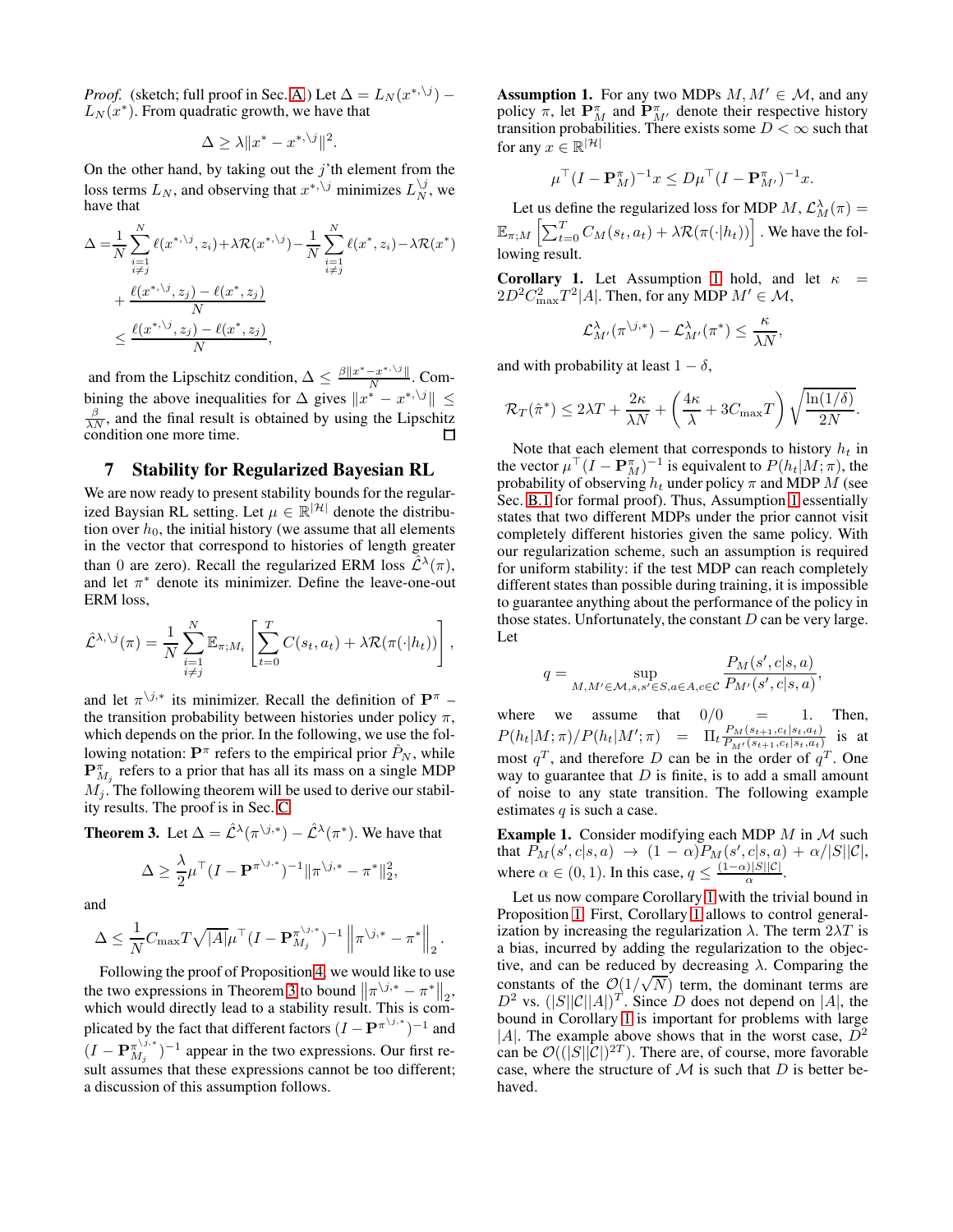**Example 2.** Consider an hypothesis set  $M$  such that all MDPs in  $M$  differ only on a set of states that cannot be visited more than  $k$  times in an episode. In this case,  $D$  would be in the order of  $q^{kT/H}$ .

Another case is where the set  $M$  is finite. In this case, we can show that the pointwise hypothesis stability does not depend on D, and we obtain a bound that does not depend exponentially on  $T$ , as we now show.

<span id="page-6-1"></span>**Corollary 2.** Let M be a finite set, and let  $P_{\min}$  =  $\min_{M \in \mathcal{M}} P(M)$ . Then

$$
\mathbb{E}\left[\mathcal{L}_{M_j}^{\lambda}(\pi^{\backslash j,*})-\mathcal{L}_{M_j}^{\lambda}(\pi^*)\right] \n\leq \frac{4C_{\max}^2T^2|A|}{\lambda NP_{\min}}+\exp\left(\frac{-NP_{\min}}{8}\right)C_{\max}T,
$$

and with probability at least  $1 - \delta$ , (ignoring exponential terms)

$$
\mathcal{R}_T(\hat{\pi}^*) \le 2\lambda T + \sqrt{\frac{C_{\text{max}}^2 T^2}{2N\delta} + \frac{48C_{\text{max}}^3 T^3 |A|}{2\delta\lambda N P_{\text{min}}}}.
$$

In the generalization bounds of both Corollary [1](#page-5-3) and Corollary [2,](#page-6-1) reducing  $\lambda$  and increasing N at a rate such that the stability is  $o(1/\sqrt{N})$  will guarantee learnability, i.e., convergence to  $\pi_{\rm BO}$  as  $N \to \infty$ .

**Example 3.** Under the setting of Corollary [2,](#page-6-1) letting  $\lambda =$  $N^{-1/3}$  gives that, with probability at least  $1 - \delta$ , (ignoring exponential terms)

$$
\mathcal{R}_T(\hat{\pi}^*) \le \frac{2T}{N^{1/3}} + \sqrt{\frac{C_{\text{max}}^2 T^2}{2N\delta} + \frac{48C_{\text{max}}^3 T^3 |A|}{2\delta N^{2/3} P_{\text{min}}}}
$$

.

.

For a finite  $N$ , and when there is structure the hypothesis space  $M$ , as displayed for example in  $D$ , the bounds in Corollaries [1](#page-5-3) and [2](#page-6-1) allow to set  $\lambda$  to obtain bounds that are more optimistic than the trivial bound in Proposition [1.](#page-2-5) In these cases, our results show that regularization allows for improved generalization.

**Example 4.** Set  $\lambda = 1$ . Then the bound in Corollary [2](#page-6-1) becomes

$$
\mathcal{R}_T(\hat{\pi}^*) \le 2T + \sqrt{\frac{C_{\text{max}}^2 T^2}{2N\delta} + \frac{48C_{\text{max}}^3 T^3 |A|}{2\delta N P_{\text{min}}}},
$$

while the naive bound is

$$
\mathcal{R}_T(\hat{\pi}^*) \le \sqrt{\frac{\ln(2/\delta) + (|S||A||\mathcal{C}|)^TC_{\max}^2T^2}{N}}
$$

For a finite N that is much smaller than  $(|S||A||C|)^T$ , and for reasonable values of  $P_{\text{min}}$  and  $\delta$ , the naive bound can be completely vacuous (larger than  $C_{\text{max}}T$  – the maximum regret possible), while the bound in Corollary [2](#page-6-1) can be significantly smaller.

### 8 Discussion

<span id="page-6-0"></span>In this work, we analyzed generalization in Bayesian RL, focusing on algorithmic stability and a specific form of policy regularization. The bounds we derived can be controlled by the amount of regularization, and under some structural assumptions on the space of possible MDPs, compare favorably to a trivial bound based on the finite policy space. We next outline several future directions.

**Specialized regularization for k-shot learning:** One can view our results as somewhat pessimistic – at worst, they require that every history has a non-zero probability of being visited, and even then, the dependence on  $T$  can be exponential. One may ask whether alternative regularization methods could relax the dependence on  $T$ . We believe this is true, based on the following observation. Recall the ex-ample in the lower bound of Proposition [2.](#page-2-1) Let  $T = kH$ , and consider the policy that at time step  $t = H$  chooses an action, and based on the observed cost chooses which action to use at time steps  $t = 2H, t = 3H, \dots$ . Note that after observing the first cost, it is clear which action is optimal, and therefore the policy obtains at most a  $\frac{k-1}{k}$  fraction of the optimal total cost on both training and test, *regardless of the training data*. More generally, there exist deterministic policies, such as the Q-learning algorithm of [Jin et al. \(2018](#page-7-2)), that achieve  $\mathcal{O}\left(\sqrt{H^3|S||A|T}\right)$  regret for *any MDP*. Thus, we believe that in the  $k$ -shot learning setting, regularization methods that *induce efficient exploration* can be devised. We leave this as an open problem.

Continuous MDPs: Another important direction is developing PAC algorithms for continuous state, cost, and action spaces. It is clear that without the finite hypothesis space assumption, overfitting is a much more serious concern; in Sec. [F](#page-21-0) of the supplementary material we provide a simple example of this, when only the costs do not belong to a finite set. We hypothesize that regularization techniques can be important in such settings, in concordance with known results for supervised learning. We believe that the tools for stability analysis in MDPs that we developed in this work may be useful for this problem, which we leave to future work.

Implicit regularization: Finally, all the results in this work considered *optimal* solutions of the regularized Bayesian RL problem. In practice, due to the size of the state space that scales exponentially with the horizon, computing such policies is intractable even for mediumsized problems. Interestingly, approximate solutions do not necessarily hurt generalization: *implicit* regularization, for example as implied by using stochastic gradient descent for optimization, is known to improve generalization, at least in supervised learning [\(Hardt, Recht, and Singer 2016](#page-7-19); [Zou et al. 2021\)](#page-8-3). We hypothesize that stability results similar to [Hardt, Recht, and Singer \(2016\)](#page-7-19) may be developed for Bayesian RL as well, using the quadratic growth property established here.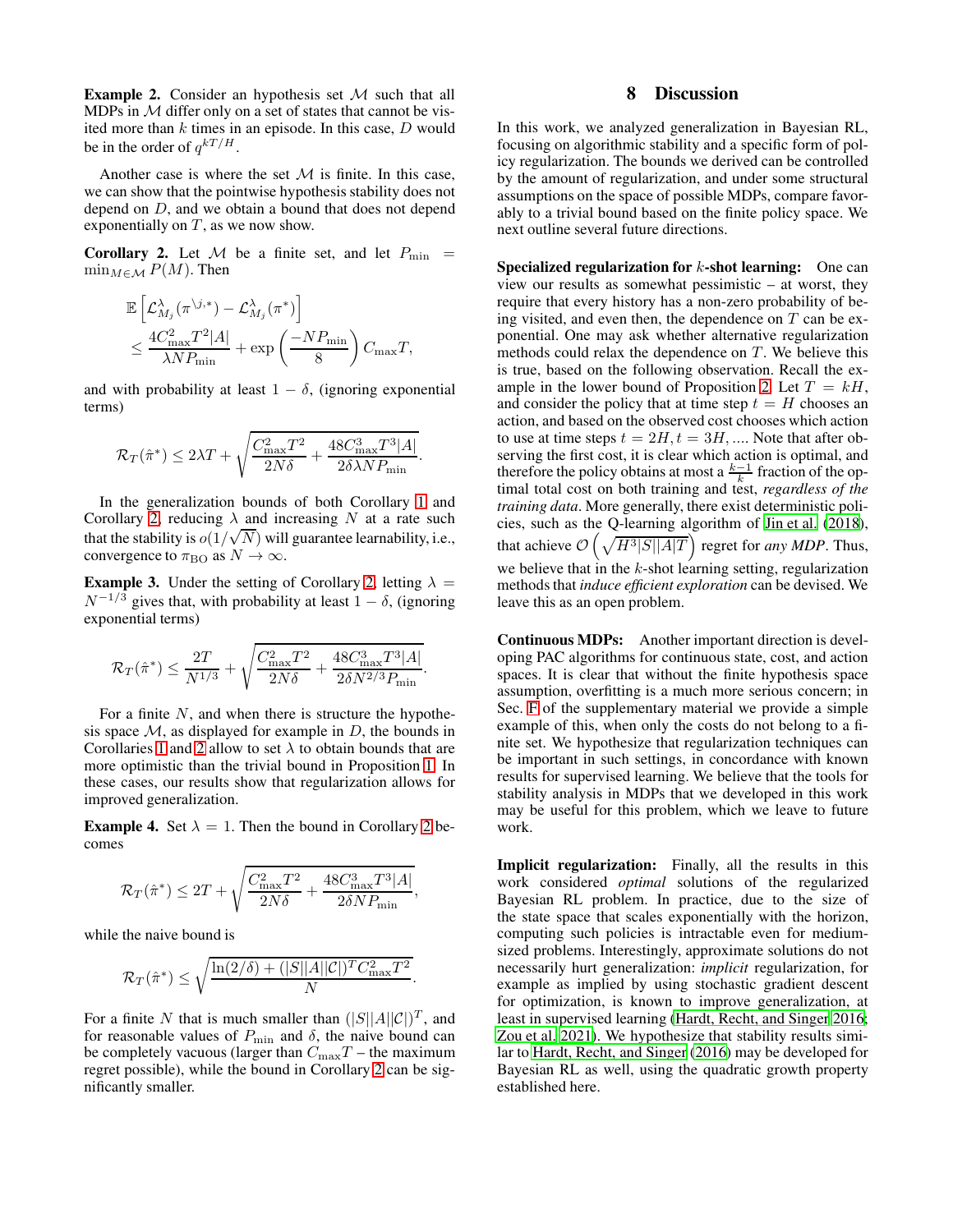### Acknowledgements

Aviv Tamar thanks Kfir Levy for insightful discussions on optimization and stability, and Shie Mannor for advising on the presentation of this work. This research was partly funded by the Israel Science Foundation (ISF-759/19).

### References

<span id="page-7-21"></span>Amit, R.; and Meir, R. 2018. Meta-learning by adjusting priors based on extended PAC-Bayes theory. In *International Conference on Machine Learning*, 205–214. PMLR.

<span id="page-7-30"></span>Beck, A. 2017. *First-order methods in optimization*. SIAM.

<span id="page-7-24"></span>Bertsekas, D. P. 2006. *Dynamic programming and optimal control*, volume 2. Athena Scientific.

<span id="page-7-10"></span>Bousquet, O.; and Elisseeff, A. 2002. Stability and generalization. *The Journal of Machine Learning Research*, 2: 499–526.

<span id="page-7-14"></span>Boutilier, C.; Hsu, C.-w.; Kveton, B.; Mladenov, M.; Szepesvari, C.; and Zaheer, M. 2020. Differentiable Meta-Learning of Bandit Policies. *Advances in Neural Information Processing Systems*, 33.

<span id="page-7-20"></span>Charles, Z.; and Papailiopoulos, D. 2018. Stability and generalization of learning algorithms that converge to global optima. In *International Conference on Machine Learning*, 745–754. PMLR.

<span id="page-7-12"></span>Cobbe, K.; Hesse, C.; Hilton, J.; and Schulman, J. 2020. Leveraging procedural generation to benchmark reinforcement learning. In *International conference on machine learning*, 2048–2056. PMLR.

<span id="page-7-5"></span>Dorfman, R.; Shenfeld, I.; and Tamar, A. 2020. Offline Meta Learning of Exploration. *arXiv preprint arXiv:2008.02598*.

<span id="page-7-4"></span>Duan, Y.; Schulman, J.; Chen, X.; Bartlett, P. L.; Sutskever, I.; and Abbeel, P. 2016.  $RL<sup>2</sup>$ : Fast reinforcement learning via slow reinforcement learning. *arXiv preprint arXiv:1611.02779*.

<span id="page-7-23"></span>Farid, A.; and Majumdar, A. 2021. PAC-BUS: Meta-Learning Bounds via PAC-Bayes and Uniform Stability. *arXiv preprint arXiv:2102.06589*.

<span id="page-7-6"></span>Finn, C.; Abbeel, P.; and Levine, S. 2017. Model-agnostic meta-learning for fast adaptation of deep networks. In *Proceedings of the 34th International Conference on Machine Learning-Volume 70*, 1126–1135. JMLR. org.

<span id="page-7-28"></span>Fox, R.; Pakman, A.; and Tishby, N. 2015. Taming the noise in reinforcement learning via soft updates. *arXiv preprint arXiv:1512.08562*.

<span id="page-7-3"></span>Ghavamzadeh, M.; Mannor, S.; Pineau, J.; and Tamar, A. 2016. Bayesian reinforcement learning: A survey. *arXiv preprint arXiv:1609.04436*.

<span id="page-7-17"></span>Grover, D.; Basu, D.; and Dimitrakakis, C. 2020. Bayesian reinforcement learning via deep, sparse sampling. In *International Conference on Artificial Intelligence and Statistics*, 3036–3045. PMLR.

<span id="page-7-16"></span>Guez, A.; Silver, D.; and Dayan, P. 2012. Efficient Bayesadaptive reinforcement learning using sample-based search. In *Advances in neural information processing systems*, 1025–1033.

<span id="page-7-26"></span>Hallak, A.; Di Castro, D.; and Mannor, S. 2015. Contextual markov decision processes. *arXiv preprint arXiv:1502.02259*.

<span id="page-7-19"></span>Hardt, M.; Recht, B.; and Singer, Y. 2016. Train faster, generalize better: Stability of stochastic gradient descent. In *International Conference on Machine Learning*, 1225–1234. PMLR.

<span id="page-7-1"></span>Jaksch, T.; Ortner, R.; and Auer, P. 2010. Near-optimal Regret Bounds for Reinforcement Learning. *Journal of Machine Learning Research*, 11(4).

<span id="page-7-2"></span>Jin, C.; Allen-Zhu, Z.; Bubeck, S.; and Jordan, M. I. 2018. Is Q-learning provably efficient? *arXiv preprint arXiv:1807.03765*.

<span id="page-7-13"></span>Kostrikov, I.; Yarats, D.; and Fergus, R. 2020. Image augmentation is all you need: Regularizing deep reinforcement learning from pixels. *arXiv preprint arXiv:2004.13649*.

<span id="page-7-31"></span>Mendelson, A. F.; Zuluaga, M. A.; Hutton, B. F.; and Ourselin, S. 2016. What is the distribution of the number of unique original items in a bootstrap sample? *arXiv preprint arXiv:1602.05822*.

<span id="page-7-9"></span>Neu, G.; Jonsson, A.; and Gómez, V. 2017. A unified view of entropy-regularized markov decision processes. *arXiv preprint arXiv:1705.07798*.

<span id="page-7-15"></span>Rivlin, O.; Hazan, T.; and Karpas, E. 2020. Generalized planning with deep reinforcement learning. *arXiv preprint arXiv:2005.02305*.

<span id="page-7-22"></span>Rothfuss, J.; Fortuin, V.; Josifoski, M.; and Krause, A. 2021. PACOH: Bayes-optimal meta-learning with PACguarantees. In *International Conference on Machine Learning*, 9116–9126. PMLR.

<span id="page-7-29"></span>Schulman, J.; Levine, S.; Abbeel, P.; Jordan, M.; and Moritz, P. 2015. Trust region policy optimization. In *International conference on machine learning*, 1889–1897. PMLR.

<span id="page-7-7"></span>Schulman, J.; Wolski, F.; Dhariwal, P.; Radford, A.; and Klimov, O. 2017. Proximal policy optimization algorithms. *arXiv preprint arXiv:1707.06347*.

<span id="page-7-27"></span>Shalev-Shwartz, S.; and Ben-David, S. 2014. *Understanding machine learning: From theory to algorithms*. Cambridge university press.

<span id="page-7-18"></span>Shalev-Shwartz, S.; Shamir, O.; Srebro, N.; and Sridharan, K. 2010. Learnability, stability and uniform convergence. *The Journal of Machine Learning Research*, 11: 2635–2670.

<span id="page-7-8"></span>Shani, L.; Efroni, Y.; and Mannor, S. 2020. Adaptive trust region policy optimization: Global convergence and faster rates for regularized mdps. In *Proceedings of the AAAI Conference on Artificial Intelligence*, volume 34, 5668–5675.

<span id="page-7-0"></span>Strehl, A. L.; Li, L.; Wiewiora, E.; Langford, J.; and Littman, M. L. 2006. PAC model-free reinforcement learning. In *Proceedings of the 23rd international conference on Machine learning*, 881–888.

<span id="page-7-11"></span>Tamar, A.; Wu, Y.; Thomas, G.; Levine, S.; and Abbeel, P. 2016. Value iteration networks. In *Advances in Neural Information Processing Systems*, 2154–2162.

<span id="page-7-25"></span>Vapnik, V. 2013. *The nature of statistical learning theory*. Springer science & business media.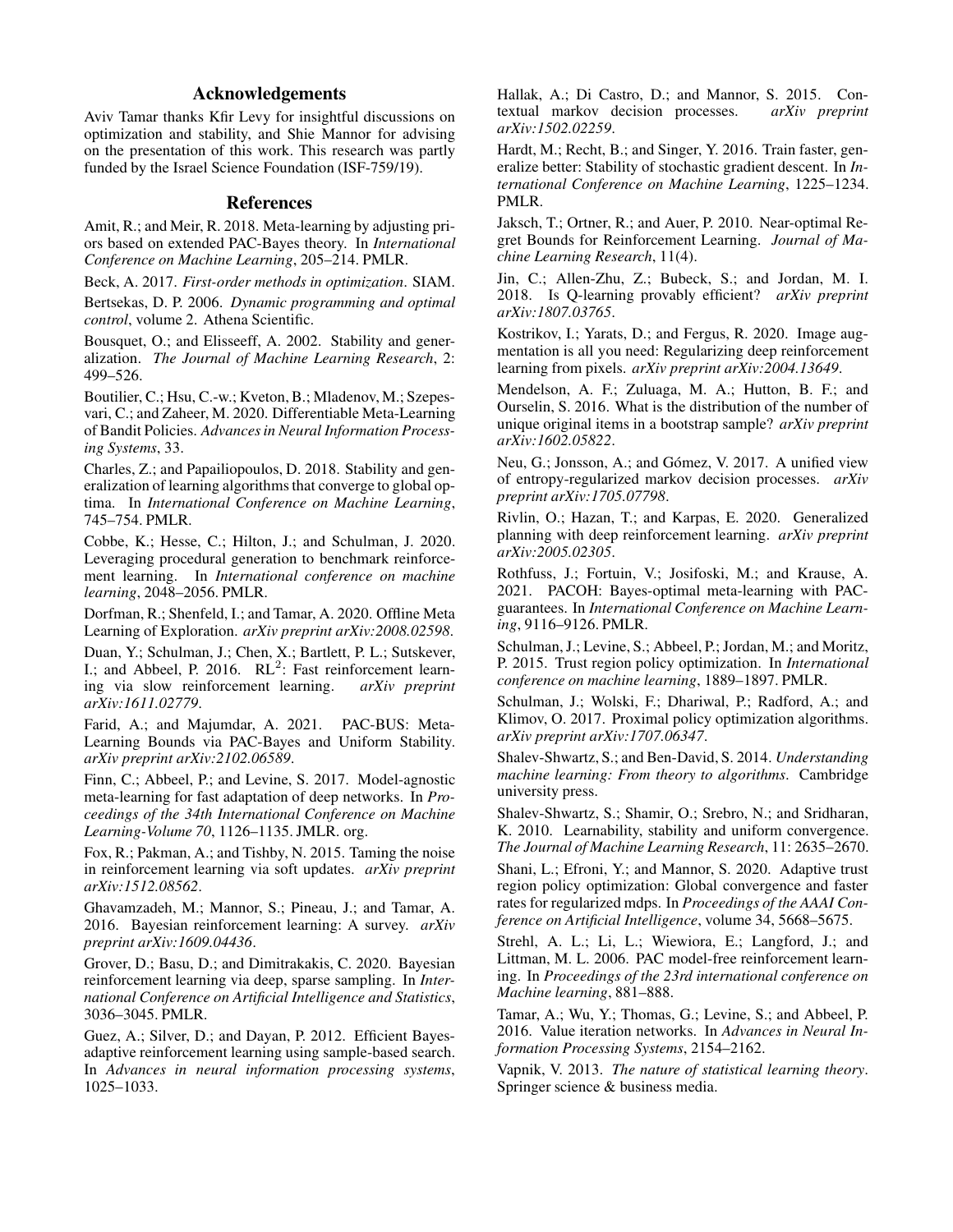<span id="page-8-1"></span>Yao, H.; Zhang, L.; and Finn, C. 2021. Meta-Learning with Fewer Tasks through Task Interpolation. *arXiv preprint arXiv:2106.02695*.

<span id="page-8-2"></span>Zhang, Y. 2015. Multi-task learning and algorithmic stability. In *Twenty-Ninth AAAI Conference on Artificial Intelligence*.

<span id="page-8-0"></span>Zintgraf, L.; Shiarlis, K.; Igl, M.; Schulze, S.; Gal, Y.; Hofmann, K.; and Whiteson, S. 2020. VariBAD: A Very Good Method for Bayes-Adaptive Deep RL via Meta-Learning. In *International Conference on Learning Representation (ICLR)*.

<span id="page-8-3"></span>Zou, D.; Wu, J.; Braverman, V.; Gu, Q.; Foster, D. P.; and Kakade, S. M. 2021. The Benefits of Implicit Regularization from SGD in Least Squares Problems. *arXiv preprint arXiv:2108.04552*.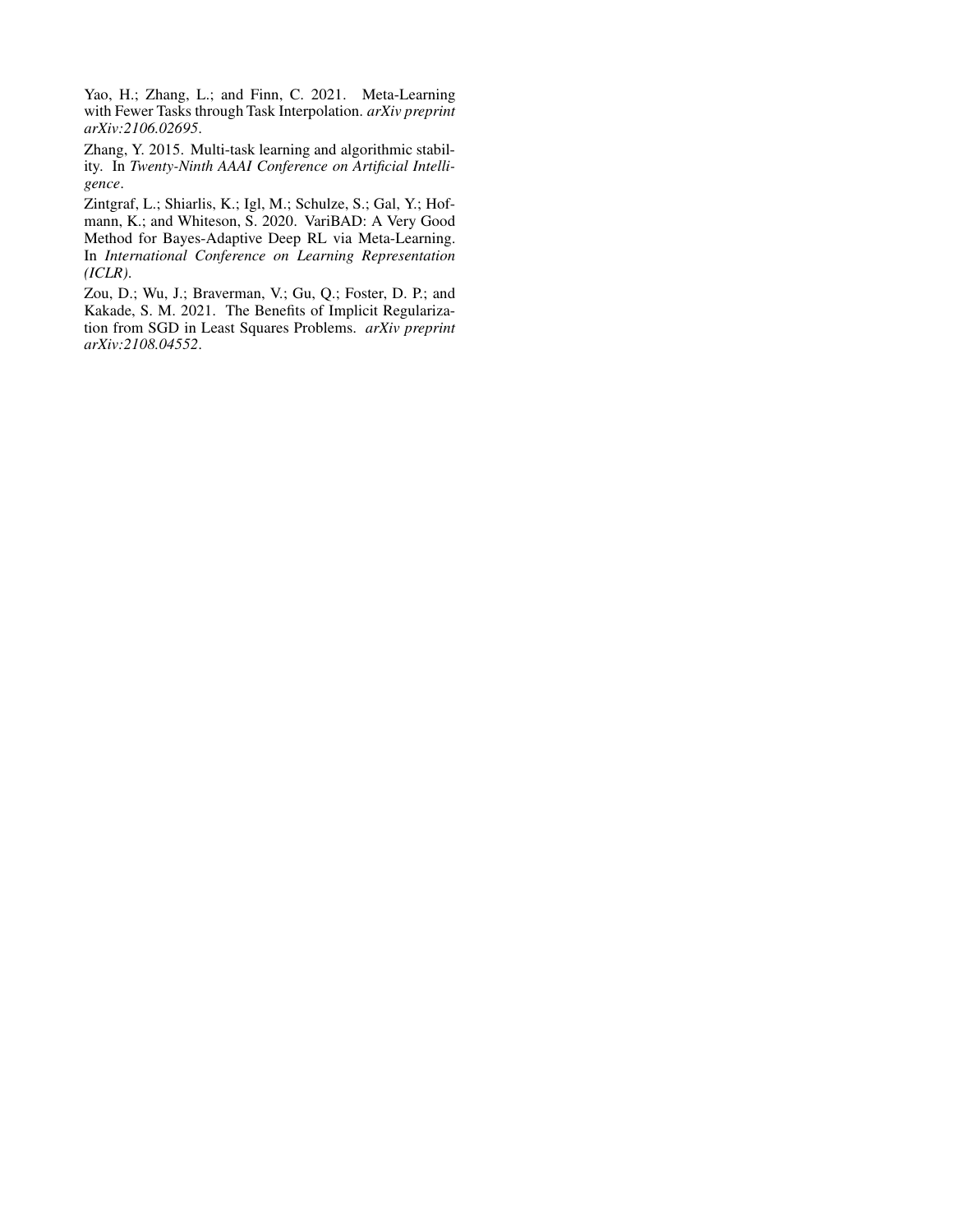### A A Stability Result for a Particular Family of Non-Convex Functions

<span id="page-9-0"></span>Standard uniform stability results depend on convexity of the loss function, and strong convexity of the regularizing function [\(Bousquet and Elisseeff 2002](#page-7-10)). For MDPs, however, the loss is not convex. In this work, we show that nevertheless, uniform stability for the Bayesian RL setting can be established. Our results combine standard techniques for establishing uniform stability with results on MDP optimization. To simplify our presentation, we first present the essence of our technique in this section in a general form, without the complexity of the MDP setting. In the next section, we adapt the proof technique to the MDP setting.

In the following we present a stability result that does not require convexity. The next lemma considers a general iterative algorithm, but it may be useful to think about projected gradient descent when reading it.

<span id="page-9-1"></span>**Lemma 2.** Let  $f: \mathcal{X} \to \mathbb{R}$  be some function that attains a minimum  $f(x^*) \leq f(x)$   $\forall x \in \mathcal{X}$ . Consider a sequence of step sizes  $\alpha_0, \alpha_1, \dots \in \mathbb{R}$  and corresponding sequence of iterates  $x_0, x_1, \dots \in \mathcal{X}$ . Assume that  $f(x_{k+1}) \le f(x_k)$  for all  $k \ge 0$ . Also consider a sequence of values  $z_0, z_1, \dots \in \mathbb{R}^+$  that satisfy  $|z_k - z_0| \leq B$  for all  $k \geq 0$ . Assume that there exists  $\lambda > 0$ and  $L \geq 0$  such that the following holds for any step size sequence, all  $k \geq 0$ , and any  $x \in \mathcal{X}$ :

$$
\alpha_k \left( f(x_k) - f(x) \right) \le (1 - \lambda \alpha_k) \|x_k - x\|^2 - \|x_{k+1} - x\|^2 + \lambda \alpha_k \left( z_k - z_{k+1} \right) + \frac{\alpha_k^2 L^2}{2}.
$$

Then the following statements hold true for step sizes  $\alpha_k = \frac{1}{\lambda(k+2)}$ :

1. The sequence converges to  $x^*$  and satisfies

$$
f(x_k) - f(x^*) \le \frac{L^2 \log k}{\lambda k}.
$$

2. It holds that  $\lambda \|x^* - x_0\|^2 \le f(x_0) - f(x^*).$ 

*Proof.* For the first claim, we follow the proof of Theorem 2 in [Shani, Efroni, and Mannor](#page-7-8) [\(2020\)](#page-7-8). Note that by the assumption, we have that

$$
\alpha_k \left( f(x_k) - f(x^*) \right) \leq (1 - \lambda \alpha_k) \|x_k - x^*\|^2 - \|x_{k+1} - x^*\|^2 + \lambda \alpha_k (z_k - z_{k+1}) + \frac{\alpha_k^2 L^2}{2}.
$$

Letting  $\alpha_k = \frac{1}{\lambda(k+2)}$ , and multiplying by  $\lambda(k+2)$ :

$$
(f(x_k) - f(x^*)) \le \lambda (k+1) \|x_k - x^*\|^2 - \lambda (k+2) \|x_{k+1} - x^*\|^2 + \lambda (z_k - z_{k+1}) + \frac{L^2}{2\lambda (k+2)}.
$$

Summing over  $k$ , and observing the telescoping sums:

$$
\sum_{k=0}^{N} (f(x_k) - f(x^*)) \le \lambda \|x_0 - x^*\|^2 - \lambda(N+2) \|x_{N+1} - x^*\|^2 + \lambda (z_0 - z_{N+1}) + \frac{L^2}{2\lambda} \sum_{k=0}^{N} \frac{1}{(k+2)}
$$
  

$$
\le \lambda \|x_0 - x^*\|^2 + \lambda B + \frac{L^2 \log(N+2)}{2\lambda}.
$$

Noting that  $f(x_k)$  is decreasing, we have that  $\sum_{k=0}^{N} (f(x_N) - f(x^*)) \le \sum_{k=0}^{N} (f(x_k) - f(x^*))$ . Therefore

$$
N(f(x_N) - f(x^*)) \le \lambda \|x_0 - x^*\|^2 + \lambda B + \frac{L^2 \log(N + 2)}{2\lambda},
$$

and

$$
f(x_N) - f(x^*) \le \frac{\lambda}{N} \|x_0 - x^*\|^2 + \frac{\lambda B}{N} + \frac{L^2 \log(N + 2)}{2\lambda N}.
$$

Taking  $N \to \infty$ , we see that the sequence converges to  $x^*$ .

We next prove the second claim. By our assumption we have:

$$
\alpha_k \left( f(x_k) - f(x_0) \right) \leq (1 - \lambda \alpha_k) \|x_k - x_0\|^2 - \|x_{k+1} - x_0\|^2 + \lambda \alpha_k (z_k - z_{k+1}) + \frac{\alpha_k^2 L^2}{2}.
$$

Letting  $\alpha_k = \frac{1}{\lambda(k+2)}$ , and multiplying by  $\lambda(k+2)$ :

$$
(f(x_k) - f(x_0)) \leq \lambda (k+1) \|x_k - x_0\|^2 - \lambda (k+2) \|x_{k+1} - x_0\|^2 + \lambda (z_k - z_{k+1}) + \frac{L^2}{2\lambda (k+2)}.
$$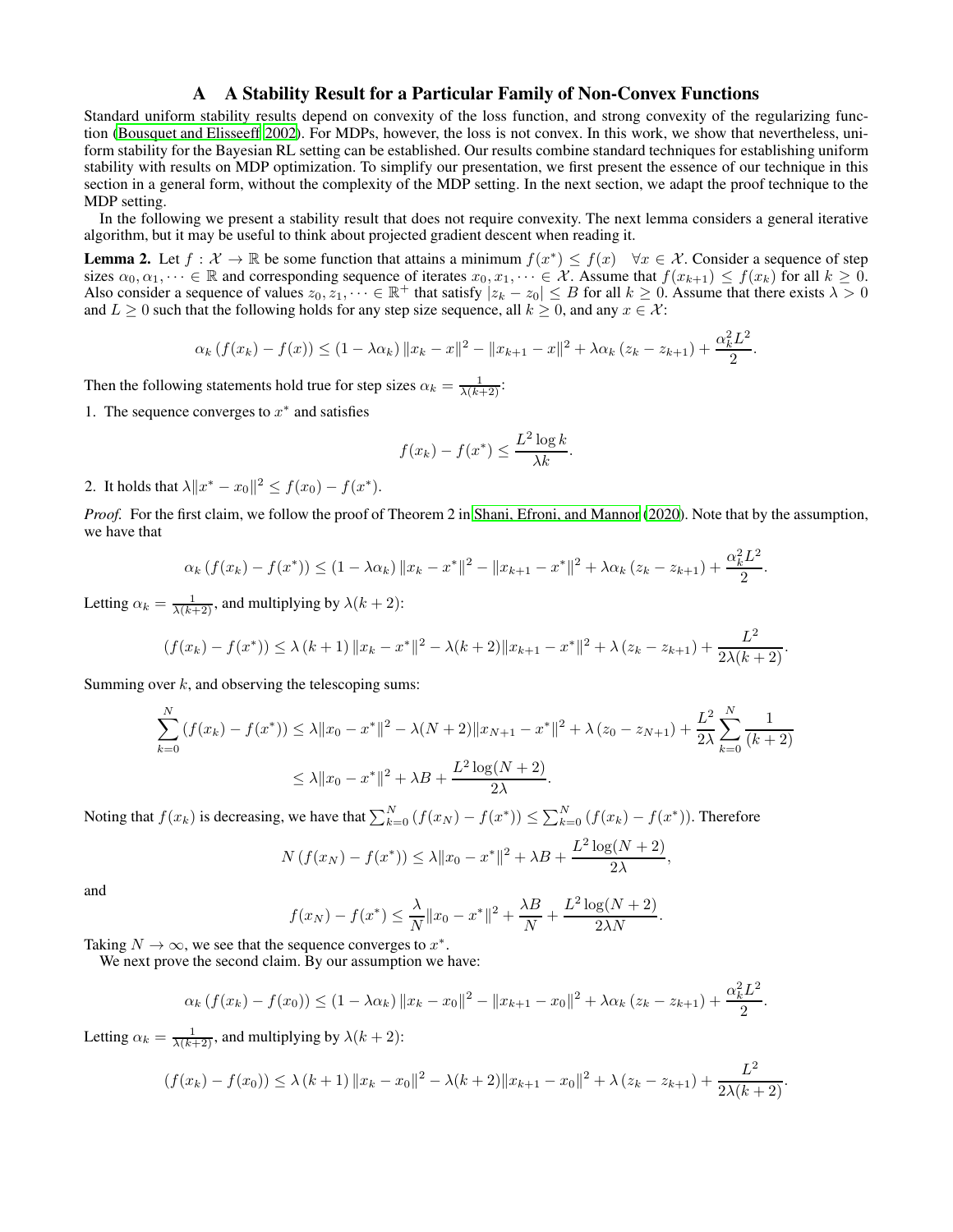Summing over  $k$ , and observing the telescoping sums:

$$
\sum_{k=0}^{N} (f(x_k) - f(x_0)) \le -\lambda (N+2) \|x_{N+1} - x_0\|^2 + \lambda (z_0 - z_{N+1}) + \frac{L^2}{2\lambda} \sum_{k=0}^{N} \frac{1}{(k+2)}
$$
  

$$
\le -\lambda (N+2) \|x_{N+1} - x_0\|^2 + \lambda B + \frac{L^2 \log(N+2)}{2\lambda}.
$$

Proceeding similarly as above, we have:

$$
N(f(x_N) - f(x_0)) \le -\lambda (N+2) \|x_{N+1} - x_0\|^2 + \lambda B + \frac{L^2 \log(N+2)}{2\lambda},
$$

and

$$
f(x_N) - f(x_0) \le -\lambda \frac{(N+2)}{N} \|x_{N+1} - x_0\|^2 + \frac{\lambda B}{N} + \frac{L^2 \log(N+2)}{2\lambda N}.
$$

Taking  $N \to \infty$ , and using the first part of the lemma:

$$
f(x^*) - f(x_0) \le -\lambda \|x^* - x_0\|^2,
$$

 $\lambda \|x^* - x_0\|^2 \le f(x_0) - f(x^*).$ 

so

We now present a stability result. This result is similar to a result in [Shalev-Shwartz et al. \(2010](#page-7-18)), but does not require convexity.

<span id="page-10-0"></span>**Proposition 5.** Let  $y_0, y_1 \cdots \in \mathcal{Y}$  denote a sequence of samples, and let  $\ell : \mathcal{Y} \times \mathcal{X} \to \mathcal{R}$ . Consider a loss function  $L_N(x) = \frac{1}{N} \sum_{i=1}^N \ell(y_i, x) + \lambda \mathcal{R}(x)$ , and let  $L_N^{\setminus j}(x) = \frac{1}{N} \sum_{\substack{i=1 \ i \neq j}}^N \ell(y_i, x) + \mathcal{R}(x)$ . Assume that for any  $y \in \mathcal{Y}$ , and any  $\|x, x', \,|\ell(y, x) - \ell(y, x')\| \leq \beta \|x - x'\|$ . Assume that  $L_N(x)$  and  $L_N^{y}(x)$  have unique minimizers, and denote them  $x^*$  and  $x^{*,\backslash j}$ , respectively. Further assume that  $\lambda \|x^* - x\|^2 \le L_N(x) - L_N(x^*)$  for any  $x \in \mathcal{X}$ . Then, we have that

$$
||x^* - x^{*,\backslash j}|| \le \frac{\beta}{\lambda N},
$$

and for any  $y \in \mathcal{Y}$ ,

$$
\ell(y, x^*) - \ell(y, x^{*,\backslash j}) \le \frac{\beta^2}{\lambda N}.
$$

*Proof.* We have  $\lambda \|x^* - x^{*,\backslash j}\|^2 \le L_N(x^{*,\backslash j}) - L_N(x^*).$ On the other hand,

$$
L_N(x^{*,\backslash j}) - L_N(x^*) = \frac{1}{N} \sum_{i=1}^N \ell(y_i, x^{*,\backslash j}) + \lambda \mathcal{R}(x^{*,\backslash j}) - \frac{1}{N} \sum_{i=1}^N \ell(y_i, x^*) - \lambda \mathcal{R}(x^*)
$$
  
\n
$$
= \frac{1}{N} \sum_{\substack{i=1 \ i \neq j}}^N \ell(y_i, x^{*,\backslash j}) + \lambda \mathcal{R}(x^{*,\backslash j}) - \frac{1}{N} \sum_{\substack{i=1 \ i \neq j}}^N \ell(y_i, x^*) - \lambda \mathcal{R}(x^*) + \frac{\ell(y_j, x^{*,\backslash j}) - \ell(y_j, x^*)}{N}
$$
  
\n
$$
\leq \frac{\ell(y_j, x^{*,\backslash j}) - \ell(y_j, x^*)}{N}
$$
  
\n
$$
\leq \frac{\beta ||x^* - x^{*,\backslash j}||}{N},
$$

where the first inequality is since  $x^{*,\backslash j}$  minimizes  $L_N^{\backslash j}$ , and the second inequality is by the Lipschitz assumption. Combining the two results above, we have

$$
\lambda \|x^* - x^{*,\backslash j}\|^2 \le \frac{\beta \|x^* - x^{*,\backslash j}\|}{N},
$$

and therefore  $||x^* - x^{*,\backslash j}|| \leq \frac{\beta}{\lambda N}$ . From the Lipschitz assumption, we therefore have  $\ell(y, x^*) - \ell(y, x^{*,\backslash j}) \leq \frac{\beta^2}{\lambda N}$ .  $\Box$ 

 $\Box$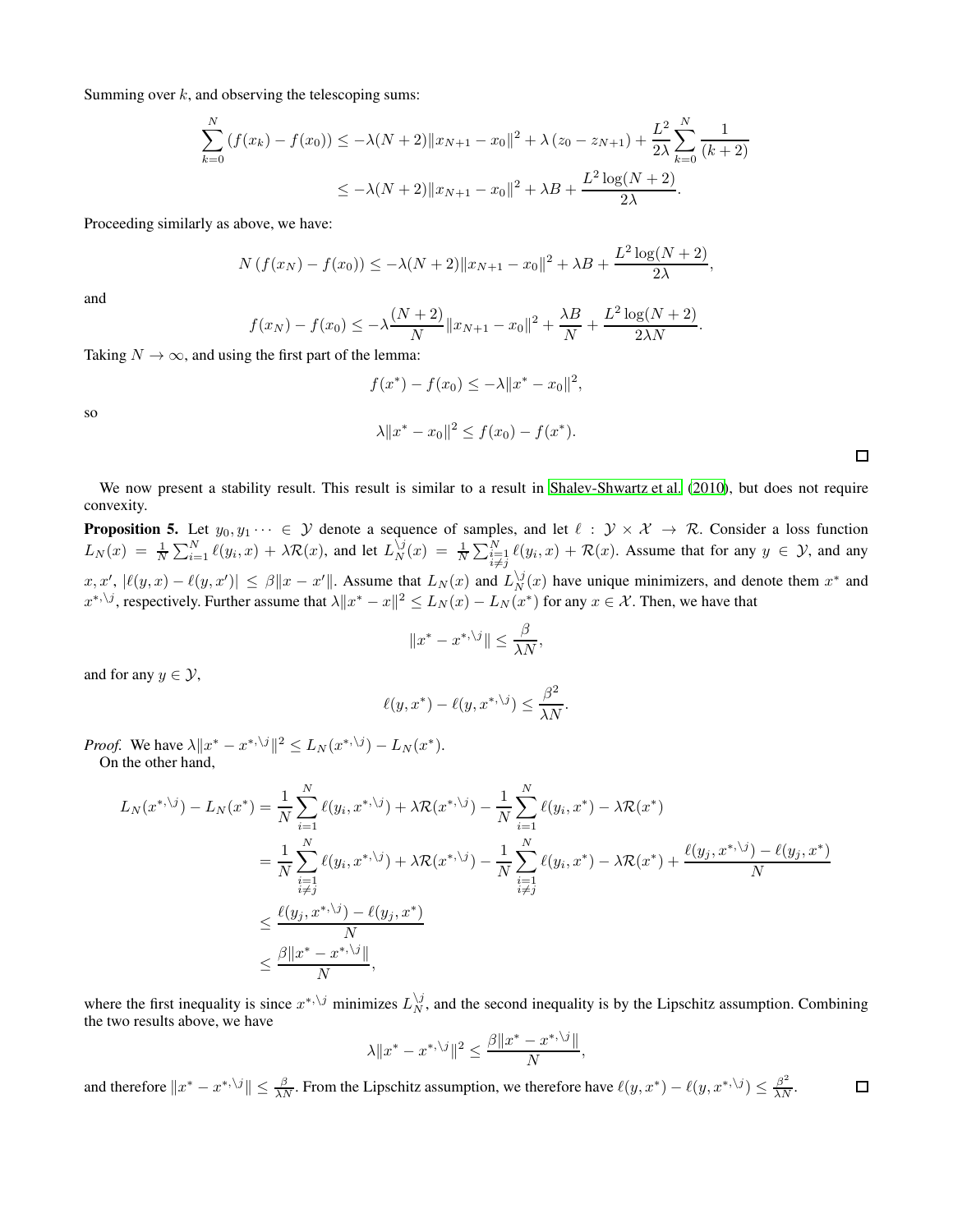### B Regularized MDPs and BRL

In this section we investigate regularized MDPs in the BRL setting. We will want to show that regularized MDPs are uniformly stable, using a result similar to Proposition [5.](#page-10-0) To do that, following [\(Shani, Efroni, and Mannor 2020\)](#page-7-8), we consider the iterates of a mirror descent algorithm, and we shall show that conditions similar to Lemma [2](#page-9-1) hold. We then use this property to derive the stability result.

In our proof we heavily build on techniques from [Shani, Efroni, and Mannor](#page-7-8) [\(2020\)](#page-7-8). One major difference is that [Shani, Efroni, and Mannor \(2020\)](#page-7-8) consider discounted MDPs, while we study the finite horizon, Bayesian setting.

We consider history dependent policies of the form  $\{\pi_0(h_0), \ldots, \pi_T(h_T)\}$ , where we recall that  $h_t =$  ${s_0, a_0, c_0, s_1, a_1, c_1 \ldots, s_t}$ . Note that by definition,  $h_{t+1} = \{\dot{h}_t, a_t, c_t, s_{t+1}\}$ . The BRL objective [\(1\)](#page-1-3) can be interpreted as follows: we first choose a history dependent policy  $\pi(h_t)$ , and then nature draws an MDP  $M \sim P(M)$ , and we then evaluate  $\pi(h_t)$  on M. The expected cost (over the draws of M), is the BRL performance objective.

Let  $P(M|h_t)$  denote the posterior probability of nature having drawn the MDP M, given that we have seen the history  $h_t$ . From Bayes rule, we have that:

$$
P(M|h_t; \pi) \propto P(h_t|M; \pi) P(M).
$$

Also, from the law of total probability and the Markov transitions in each possible MDP, we have that:<sup>[3](#page-11-1)</sup>

$$
P(s_{t+1}|h_t, a_t) = \sum_{M} P(M|h_t)P(s_{t+1}|M, h_t, a_t) = \sum_{M} P(M|h_t)P(s_{t+1}|M, s_t, a_t).
$$

Similarly,

$$
P(c_t|h_t, a_t) = \sum_M P(M|h_t)P(c_t|M, s_t, a_t),
$$

and

$$
P(c_t, s_{t+1}|h_t, a_t) = \sum_M P(M|h_t)P(c_t|M, s_t, a_t)P(s_{t+1}|M, s_t, a_t).
$$

We also consider a regularized cost,

$$
C_{\lambda}(h_t, a_t; \pi) = \mathbb{E}_{M|h_t} C(s_t, a_t) + \lambda \mathcal{R}(\pi_t(\cdot|h_t)),
$$

<span id="page-11-0"></span>where we assume that  $R$  is strongly convex.

#### B.1 Finite horizon dynamic programming

The policy satisfies a dynamic programming principle. Define the value function

$$
V_t^{\pi}(h_t) = \mathbb{E}_{\pi;M} \left[ \sum_{t'=t}^T C_{\lambda}(h_t, a_t; \pi) \middle| h_t \right],
$$

and the optimal value function

$$
V_t^*(h_t) = \max_{\pi} \mathbb{E}_{\pi;M} \left[ \sum_{t'=t}^T C_{\lambda}(h_t, a_t; \pi) \middle| h_t \right].
$$

Then we have that

$$
V_T^{\pi}(h_T) = \sum_{a_T, c_T} \pi(a_T|h_T) C_{\lambda}(h_T, a_T; \pi),
$$

and

$$
V_t^{\pi}(h_t) = \sum_{a_t} \pi(a_t|h_t) \left( C_{\lambda}(h_t, a_t; \pi) + \sum_{c_t, s_{t+1}} P(c_t, s_{t+1}|h_t, a_t) V_{t+1}^{\pi}(\{h_t, a_t, c_t, s_{t+1}\}) \right) \equiv \sum_{a_t} \pi(a_t|h_t) Q_t^{\pi}(h_t, a_t).
$$

For the optimal value, we have

$$
V_T^*(h_T) = \max_{\pi(\cdot|h_T)} \sum_{a_T, c_T} \pi(a_T|h_T) C_\lambda(h_T, a_T; \pi),
$$

and

$$
V_t^*(h_t) = \max_{\pi(\cdot|h_T)} \sum_{a_t} \pi(a_t|h_t) \left( C_{\lambda}(h_t, a_t; \pi) + \sum_{s_{t+1}} P(s_{t+1}|h_t, a_t) V_{t+1}^{\pi}(\{h_t, a_t, c_t, s_{t+1}\}) \right).
$$

<span id="page-11-1"></span> $3$  for notation simplicity, we assume that the set  $M$  is finite. For infinite sets, replace the sums with integrals.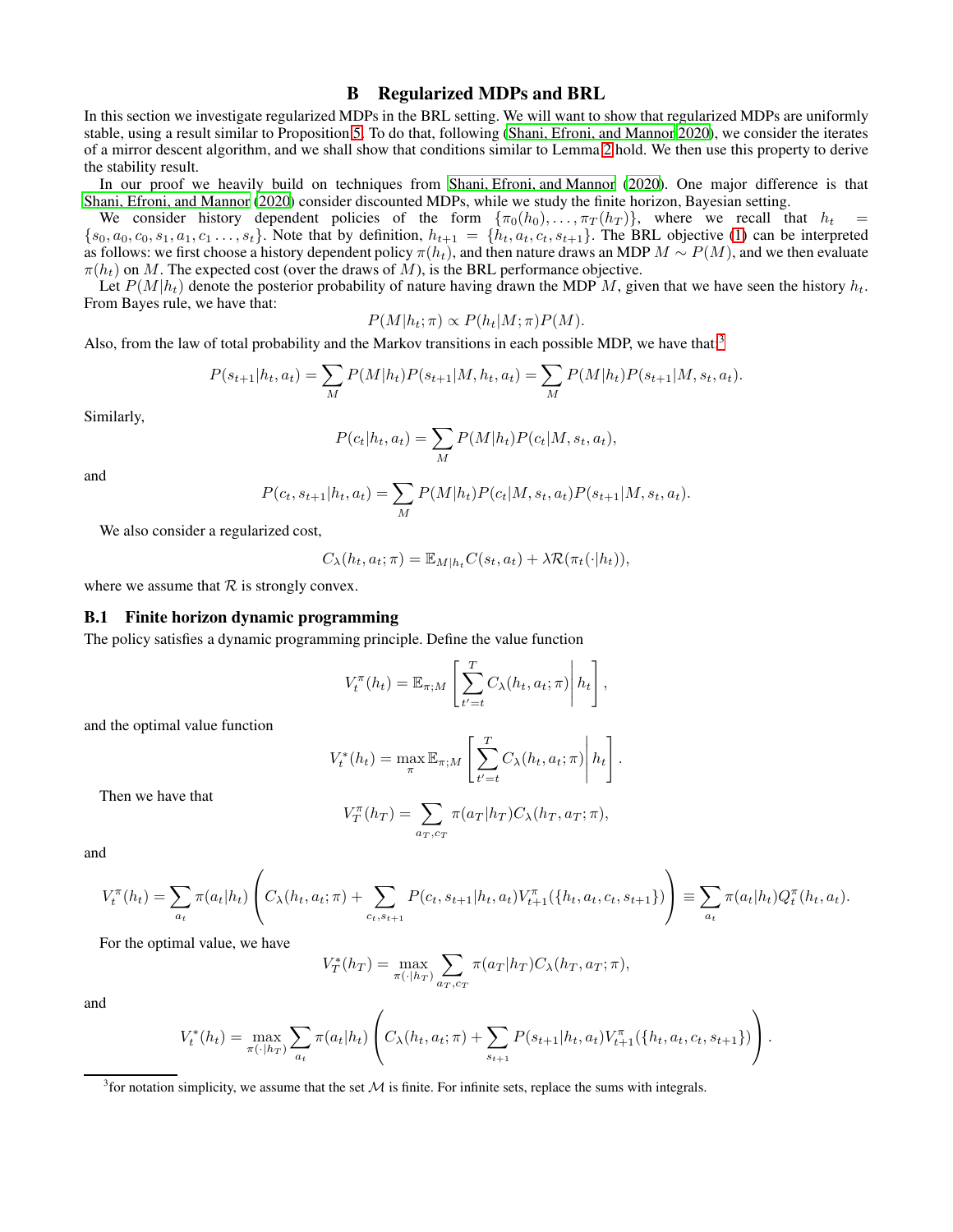Note that for  $\lambda = 0$  we obtain a standard (unregularized) finite horizon MDP, where the optimal policy is deterministic. For the regularized setting, the optimal policy may be stochastic. In the following, we denote  $V^{\pi} = \{V_0^{\pi}, V_1^{\pi}, \dots, V_T^{\pi}\}$ , and similarly for  $V^*$ . Note that  $V^{\pi} \in \mathbb{R}^{|\mathcal{H}|}$ .

It will be convenient to write the dynamic programming property in operator notation. For a particular time step  $t$ , let

$$
\mathcal{T}_{t}^{\pi'} V_{t}^{\pi}(h_{t}) = \sum_{a_{t}} \pi'(a_{t}|h_{t}) \left( C_{\lambda}(h_{t}, a_{t}; \pi') + \sum_{c_{t}, s_{t+1}} P(c_{t}, s_{t+1}|h_{t}, a_{t}) V_{t+1}^{\pi}(\{h_{t}, a_{t}, c_{t}, s_{t+1}\}) \right).
$$

Consider two histories  $h_t$ ,  $\bar{h}_{\bar{t}} \in \mathcal{H}$ , and let  $\mathbf{P}^{\pi}(\bar{h}_{\bar{t}}|h_t) = \sum_{a_t} \pi(a_t|h_t) P(\bar{c}_t, \bar{s}_{t+1}|h_t, a_t)$  if  $\bar{t} = t + 1$  and 0 else. Also, define  $C^{\pi}(h_t) = \sum_{a_t} \pi(a_t | h_t) C_{\lambda}(h_t, a_t; \pi)$ . We can write the Bellman equation as follows

<span id="page-12-0"></span>
$$
V^{\pi} = C^{\pi} + \mathbf{P}^{\pi} V^{\pi} = \mathcal{T}^{\pi} V^{\pi}.
$$
 (6)

The next proposition establishes several important dynamic-programming properties.

<span id="page-12-1"></span>Proposition 6. The following holds.

- 1. The matrix  $I \mathbf{P}^{\pi}$  is invertible, and  $V^{\pi} = (I \mathbf{P}^{\pi})^{-1} C^{\pi}$ .
- 2. For two policies  $\pi, \pi'$ , we have

$$
V^{\pi'} - V^{\pi} = (I - \mathbf{P}^{\pi'})^{-1} (\mathcal{T}^{\pi'} V^{\pi} - V^{\pi}),
$$
  

$$
\mathcal{T}^{\pi'} V^{\pi} - V^{\pi} = (I - \mathbf{P}^{\pi'}) \left( V^{\pi'} - V^{\pi} \right).
$$

- 3. For any vector  $b \in \mathbb{R}^{|\mathcal{H}|}$ , we have  $V^{\pi} = (\mathcal{T}^{\pi})^T b$ . Furthermore, letting e denote a vector of ones, we have that  $(I \mathbf{P}^{\pi'})^{-1} e \leq$ Te.
- 4. Let  $\mathcal{P}^{\pi}(\bar{h}_{\bar{t}}|h_t)$  denote the probability of observing  $\bar{h}_{\bar{t}}$  after  $h_t$  has been observed, under policy  $\pi$ . We have that  $\mathcal{P}^{\pi} =$  $(I - P^{\pi})^{-1}.$

*Proof.* We prove each argument.

- 1. The finite horizon problem is a special case of the stochastic shortest path problem, where each history of length  $T$  leads to termination. Proposition 2.2.1 in [\(Bertsekas 2006](#page-7-24)) shows that  $I - P^{\pi}$  is invertible for the stochastic shortest path problem, and therefore also for our special case.
- 2. Now,

$$
V^{\pi'} - V^{\pi} = (I - \mathbf{P}^{\pi'})^{-1} C^{\pi'} - (I - \mathbf{P}^{\pi'})^{-1} (I - \mathbf{P}^{\pi'}) V^{\pi}
$$
  
=  $(I - \mathbf{P}^{\pi'})^{-1} (C^{\pi'} + \mathbf{P}^{\pi'} V^{\pi} - V^{\pi})$   
=  $(I - \mathbf{P}^{\pi'})^{-1} (T^{\pi'} V^{\pi} - V^{\pi}).$ 

The second result is obtained by multiplying both sides by  $(I - P^{\pi'}).$ 

3. Note that by definition of the finite horizon problem, for  $k > T$ , we have that  $(\mathbf{P}^{\pi})^k = 0$ , since after T time steps we must terminate. Rolling out [\(6\)](#page-12-0) we have

$$
V^{\pi} = C^{\pi} + \mathbf{P}^{\pi} V^{\pi} = C^{\pi} + \mathbf{P}^{\pi} C^{\pi} + (\mathbf{P}^{\pi})^2 V^{\pi} = \dots = \sum_{k=0}^{T} (\mathbf{P}^{\pi})^k C^{\pi}.
$$

On the other hand, using a similar argument, we have that  $(\mathcal{T}^{\pi})^T b = \sum_{k=0}^T (\mathbf{P}^{\pi})^k C^{\pi} = V^{\pi}$ . Observe that  $\sum_{k=0}^T (\mathbf{P}^{\pi})^k =$  $\sum_{k=0}^{\infty} (\mathbf{P}^{\pi})^k = (I - \mathbf{P}^{\pi})^{-1}$ . Therefore  $V^{\pi} = \sum_{k=0}^{T} (\mathbf{P}^{\pi})^k C^{\pi} = (I - \mathbf{P}^{\pi})^{-1} C^{\pi}$ . If  $C^{\pi} = e$ , the maximal cost in T time steps is at most T, therefore  $(I - P^{\pi})^{-1} e \leq T e$ .

4. By definition, we have  $\mathcal{P}^{\pi} = I + \mathbf{P}^{\pi} + (\mathbf{P}^{\pi})^2 + \cdots = \sum_{k=0}^{T} (\mathbf{P}^{\pi})^k = (I - \mathbf{P}^{\pi})^{-1}$ .

 $\Box$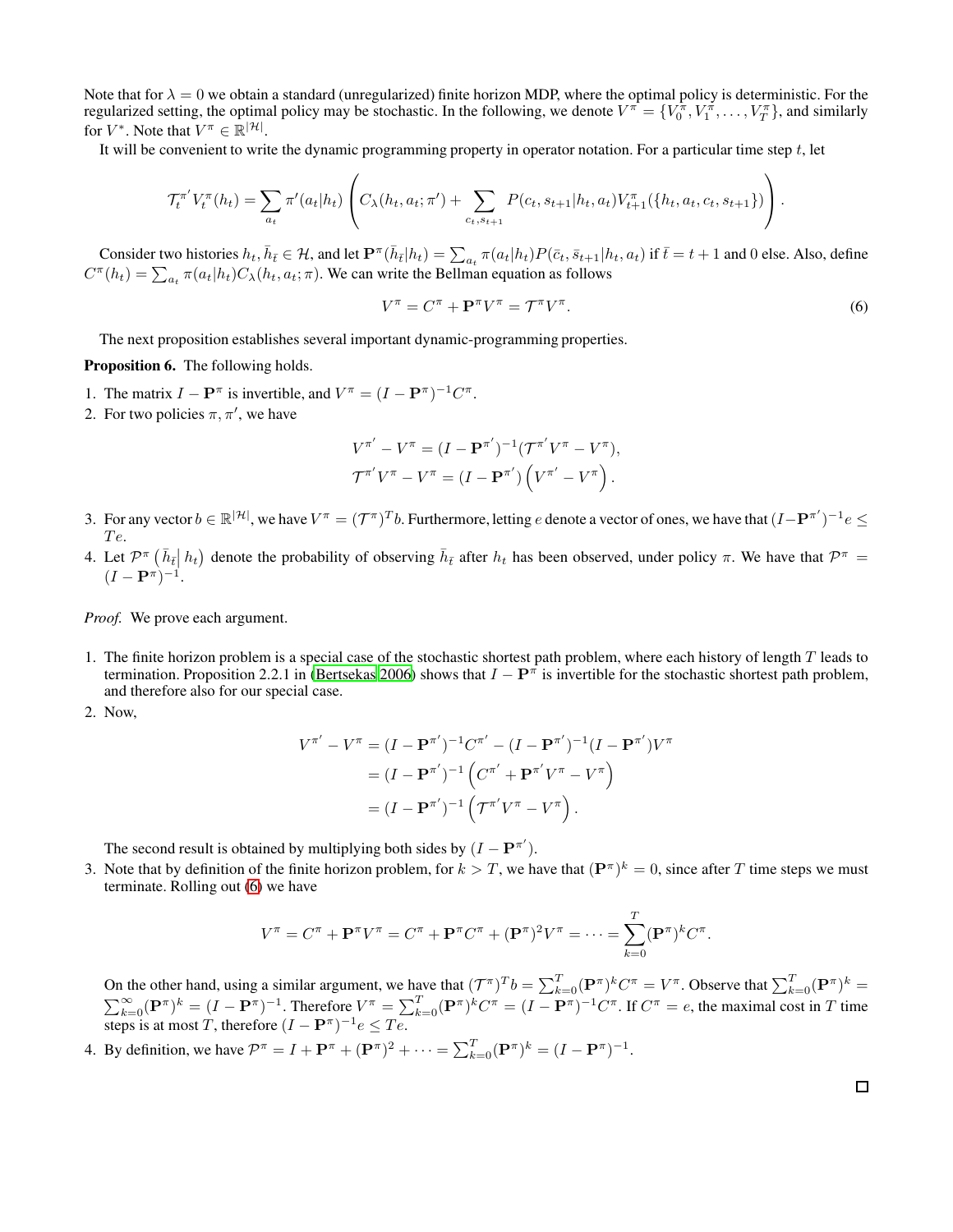### B.2 Policy gradient

We have that  $\pi \in \Delta_A^{\mathcal{H}}$ , and therefore  $\nabla_{\pi} V^{\pi} \in \mathbb{R}^{|\mathcal{H}| \times |\mathcal{H}| \times |\mathcal{A}|}$ . We write  $\nabla_{\pi} V^{\pi}_t(h_t, \bar{h}_{\bar{t}}, \bar{a}_{\bar{t}}) = \partial_{\pi(\bar{a}_{\bar{t}} | \bar{h}_{\bar{t}})} V^{\pi}(h_t)$ .

<span id="page-13-0"></span>Proposition 7. We have that

$$
\nabla_{\pi} V_t^{\pi}(h_t, \bar{h}_{\bar{t}}, \bar{a}_{\bar{t}}) = \begin{cases} \mathcal{P}^{\pi}\left(\bar{h}_{\bar{t}} \big| h_t\right) \left(Q_{\bar{t}}^{\pi}(h_t, a_t) + \partial_{\pi(\bar{a}_{\bar{t}} | \bar{h}_{\bar{t}})} \mathcal{R}(\pi(\cdot | \bar{h}_{\bar{t}}))\right), & \text{for } \bar{t} \ge t \\ 0, & \text{else} \end{cases}
$$

.

*Proof.* Since the history  $h_t$  is given, any past actions cannot affect the future rewards, therefore the gradient is zero for  $\bar{t} < t$ . Otherwise, we have that

$$
V_t^{\pi}(h_t) = \mathbb{E}_{\pi;M} \left[ \sum_{t'=t}^T C_{\lambda}(h_t, a_t; \pi) \middle| h_t \right]
$$
  
\n
$$
= \mathbb{E}_{\pi;M} \left[ \sum_{t'=t}^{\bar{h}_{\bar{t}}-1} C_{\lambda}(h_t, a_t; \pi) \middle| h_t \right] + \mathbb{E}_{\pi;M} \left[ \sum_{t'=h_{\bar{t}}}^T C_{\lambda}(h_t, a_t; \pi) \middle| h_t \right]
$$
  
\n
$$
= \mathbb{E}_{\pi;M} \left[ \sum_{t'=t}^{\bar{h}_{\bar{t}}-1} C_{\lambda}(h_t, a_t; \pi) \middle| h_t \right] + \sum_{\bar{h}_{\bar{t}}} \mathcal{P}^{\pi} \left( \bar{h}_{\bar{t}} \middle| h_t \right) V_{\bar{t}}^{\pi}(\bar{h}_{\bar{t}})
$$
  
\n
$$
= \mathbb{E}_{\pi;M} \left[ \sum_{t'=t}^{\bar{h}_{\bar{t}}-1} C_{\lambda}(h_t, a_t; \pi) \middle| h_t \right] + \sum_{\bar{h}_{\bar{t}}} \mathcal{P}^{\pi} \left( \bar{h}_{\bar{t}} \middle| h_t \right) \sum_a \pi(a|\bar{h}_{\bar{t}}) Q_{\bar{t}}^{\pi}(\bar{h}_{\bar{t}}, a).
$$

Taking a gradient,

$$
\nabla_{\pi} V_t^{\pi} (h_t, \bar{h}_{\bar{t}}, \bar{a}_{\bar{t}}) = \mathcal{P}^{\pi} (\bar{h}_{\bar{t}} | h_t) \left( Q_{\bar{t}}^{\pi} (\bar{h}_{\bar{t}}, \bar{a}_{\bar{t}}) + \partial_{\pi(\bar{a}_{\bar{t}} | \bar{h}_{\bar{t}})} Q_{\bar{t}}^{\pi} (\bar{h}_{\bar{t}}, \bar{a}_{\bar{t}}) \right)
$$

Finally, observe that the only dependence of  $Q^{\pi}_{\bar{t}}(\bar{h}_{\bar{t}}, \bar{a}_{\bar{t}})$  on  $\pi(\bar{a}_{\bar{t}}|\bar{h}_{\bar{t}})$  is through  $C_{\lambda}(\bar{h}_{\bar{t}}, \bar{a}_{\bar{t}}; \pi)$ . Plugging the expression for  $C_{\lambda}(\bar{h}_{\bar{t}}, \bar{a}_{\bar{t}}; \pi)$  gives the result. □

### B.3 Linear approximation of a policy's value

The linear approximation of the value of a policy  $\pi'$  around the policy  $\pi$  is given by

<span id="page-13-1"></span>
$$
V^{\pi'} \approx V^{\pi} + \langle \nabla_{\pi} V^{\pi}, \pi' - \pi \rangle.
$$

<span id="page-13-2"></span>**Proposition 8.** Let  $\pi, \pi' \in \Delta_A^{\mathcal{H}}$ . Then,

$$
\langle \nabla_{\pi} V^{\pi}(h_t), \pi' - \pi \rangle = \sum_{\bar{h}_{\bar{t}} \in \mathcal{H}} \mathcal{P}^{\pi} \left( \bar{h}_{\bar{t}} \big| h_t \right) \left( \mathcal{T}_{\bar{t}}^{\pi'} V^{\pi}(\bar{h}_{\bar{t}}) - V^{\pi}(\bar{h}_{\bar{t}}) - \lambda \mathcal{B}_{\mathcal{R}}(\bar{h}_{\bar{t}}; \pi', \pi) \right),
$$

where  $\mathcal{T}_{t}^{\pi'} V^{\pi}(h_{t})$  =  $\sum_{a_{t}} \pi'(a_{t}|h_{t}) \left( C_{\lambda}(h_{t}, a_{t}; \pi') + \sum_{c_{t}, s_{t+1}} P(c_{t}, s_{t+1}|h_{t}, a_{t}) V_{t+1}^{\pi}(\{h_{t}, a_{t}, c_{t}, s_{t+1}\}) \right)$ . and  $\mathcal{B}_{\mathcal{R}}(\bar{h}_{\bar{t}};\pi',\pi)=\mathcal{R}(\pi_{\bar{t}}(\cdot|\bar{h}_{\bar{t}}))-\mathcal{R}(\pi_{\bar{t}}(\cdot|\bar{h}_{\bar{t}}))-\left\langle \partial_{\pi(\cdot|\bar{h}_{\bar{t}})}\mathcal{R}(\pi(\cdot|\bar{h}_{\bar{t}})),\pi'(\bar{h}_{\bar{t}})-\pi(\bar{h}_{\bar{t}})\right\rangle$  is the Bregman distance associated with the regularization function  $\mathcal{R}(\cdot)$ .

*Proof.* Consider the inner product  $\left\langle \nabla_{\pi(\cdot|\bar{h}_{\bar{t}})} V^{\pi}(h_t), \pi'(\bar{h}_{\bar{t}}) - \pi(\bar{h}_{\bar{t}}) \right\rangle$ . From Proposition [7,](#page-13-0) we have

$$
\left\langle \nabla_{\pi(\cdot|\bar{h}_{\bar{t}})} V^{\pi}(h_t), \pi'(\bar{h}_{\bar{t}}) - \pi(\bar{h}_{\bar{t}}) \right\rangle = \left\langle \mathcal{P}^{\pi}\left(\bar{h}_{\bar{t}}\,h_t\right) \left( Q_{\bar{t}}^{\pi}(\bar{h}_{\bar{t}}, \cdot) + \partial_{\pi(\cdot|\bar{h}_{\bar{t}})} \mathcal{R}(\pi(\cdot|\bar{h}_{\bar{t}})) \right), \pi'(\bar{h}_{\bar{t}}) - \pi(\bar{h}_{\bar{t}}) \right\rangle. \tag{7}
$$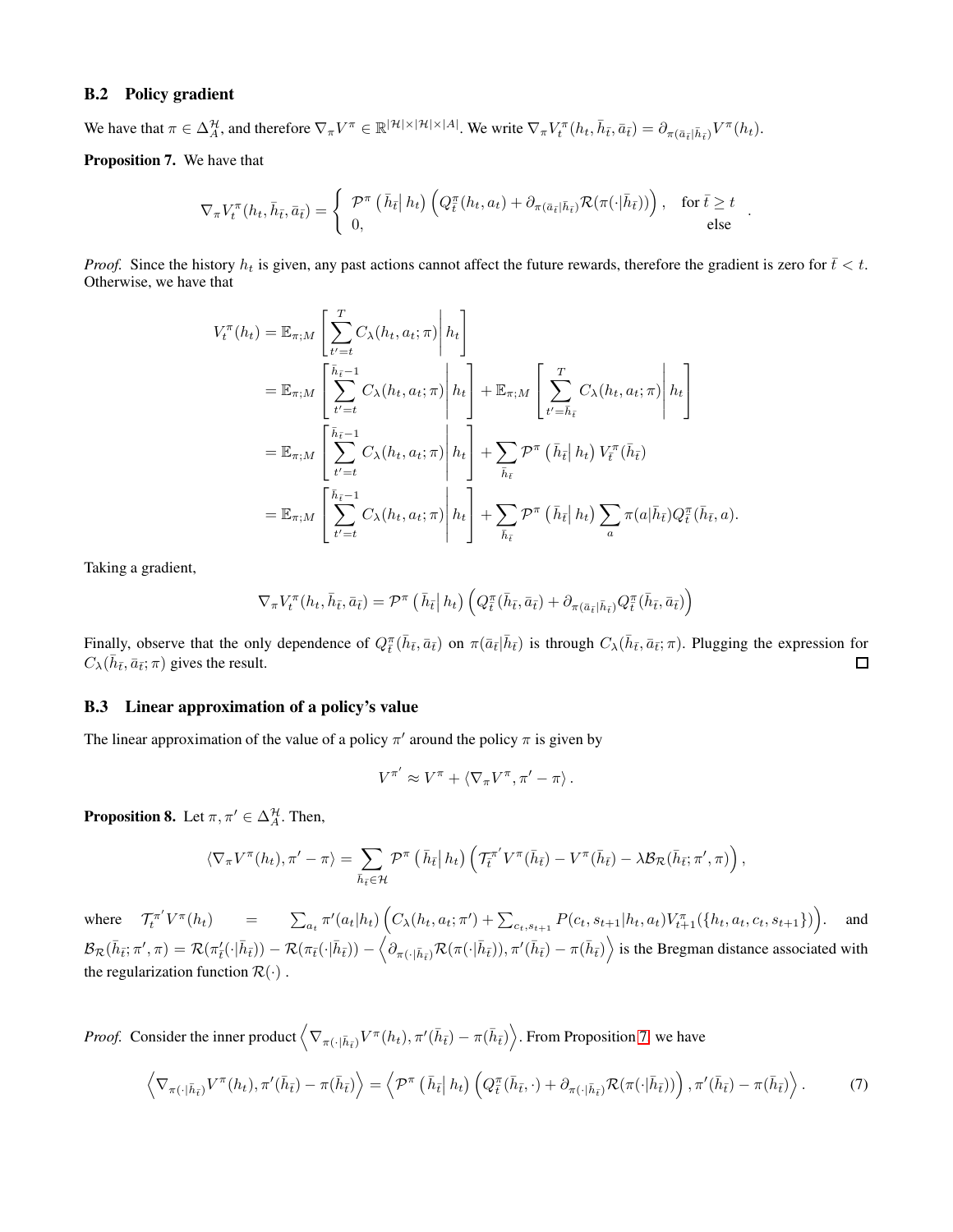where we used the fact that  $\mathcal{P}^{\pi}(\bar{h}_{\bar{t}}| h_t) = 0$  for  $\bar{t} < t$ . Note that the following holds:

$$
\langle Q_{t}^{\pi}(h_{t}, \cdot), \pi'(h_{t}) - \pi(h_{t}) \rangle =
$$
\n
$$
\langle C_{\lambda}(h_{t}, \cdot; \pi) + \sum_{c_{t}, s_{t+1}} P(c_{t}, s_{t+1}|h_{t}, \cdot) V_{t+1}^{\pi}(\{h_{t}, \cdot, c_{t}, s_{t+1}\}), \pi'(h_{t}) - \pi(h_{t}) \rangle
$$
\n
$$
= \sum_{a_{t}} \pi'(a_{t}|h_{t}) \left( C_{\lambda}(h_{t}, a_{t}; \pi) + \sum_{c_{t}, s_{t+1}} P(c_{t}, s_{t+1}|h_{t}, a_{t}) V_{t+1}^{\pi}(\{h_{t}, a_{t}, c_{t}, s_{t+1}\}) \right)
$$
\n
$$
- \sum_{a_{t}} \pi(a_{t}|h_{t}) \left( C_{\lambda}(h_{t}, a_{t}; \pi) + \sum_{c_{t}, s_{t+1}} P(c_{t}, s_{t+1}|h_{t}, a_{t}) V_{t+1}^{\pi}(\{h_{t}, a_{t}, c_{t}, s_{t+1}\}) \right)
$$
\n
$$
= \sum_{a_{t}} \pi'(a_{t}|h_{t}) \left( \mathbb{E}_{M|h_{t}} C(s_{t}, a_{t}) + \lambda \mathcal{R}(\pi_{t}(\cdot|h_{t})) + \sum_{c_{t}, s_{t+1}} P(c_{t}, s_{t+1}|h_{t}, a_{t}) V_{t+1}^{\pi}(\{h_{t}, a_{t}, c_{t}, s_{t+1}\}) \right)
$$
\n
$$
- V^{\pi}(h_{t})
$$
\n
$$
= \sum_{a_{t}} \pi'(a_{t}|h_{t}) \left( \mathbb{E}_{M|h_{t}} C(s_{t}, a_{t}) + \lambda \mathcal{R}(\pi'(\cdot|h_{t})) + \sum_{c_{t}, s_{t+1}} P(c_{t}, s_{t+1}|h_{t}, a_{t}) V_{t+1}^{\pi}(\{h_{t}, a_{t}, c_{t}, s_{t+1}\}) \right)
$$
\n
$$
+ \lambda \langle \mathcal{R}(\pi_{t}(\cdot|h_{t})) - \mathcal{R}(\pi'(\cdot|h_{t}))) - V^{\pi}(h_{t}) \rangle
$$
\n
$$
= \sum_{a_{t}} \pi'(a_{t}|h_{t}) \left( C_{\lambda}(h_{t
$$

Plugging this back in [\(7\)](#page-13-1), we have

$$
\begin{split}\n&\left\langle \nabla_{\pi(\cdot|\bar{h}_{\bar{t}})} V^{\pi}(h_{t}), \pi'(\bar{h}_{\bar{t}}) - \pi(\bar{h}_{\bar{t}}) \right\rangle \\
&= \mathcal{P}^{\pi} \left( \bar{h}_{\bar{t}} \, h_{t} \right) \left( \mathcal{T}_{\bar{t}}^{\pi'} V^{\pi}(\bar{h}_{\bar{t}}) - V^{\pi}(\bar{h}_{\bar{t}}) \right) \\
&\quad - \lambda \mathcal{P}^{\pi} \left( \bar{h}_{\bar{t}} \, h_{t} \right) \left( \mathcal{R}(\pi'_{\bar{t}}(\cdot|\bar{h}_{\bar{t}})) - \mathcal{R}(\pi_{\bar{t}}(\cdot|\bar{h}_{\bar{t}})) - \left\langle \partial_{\pi(\cdot|\bar{h}_{\bar{t}})} \mathcal{R}(\pi(\cdot|\bar{h}_{\bar{t}})), \pi'(\bar{h}_{\bar{t}}) - \pi(\bar{h}_{\bar{t}}) \right\rangle \right) \\
&= \mathcal{P}^{\pi} \left( \bar{h}_{\bar{t}} \, h_{t} \right) \left( \mathcal{T}_{\bar{t}}^{\pi'} V^{\pi}(\bar{h}_{\bar{t}}) - V^{\pi}(\bar{h}_{\bar{t}}) - \lambda \mathcal{B}_{\mathcal{R}}(\bar{h}_{\bar{t}}; \pi', \pi) \right).\n\end{split}
$$

Finally,

$$
\langle \nabla_{\pi} V^{\pi}(h_t), \pi' - \pi \rangle = \sum_{\bar{h}_{\bar{t}} \in \mathcal{H}} \mathcal{P}^{\pi} \left( \bar{h}_{\bar{t}} \,|\, h_t \right) \left( \mathcal{T}_{\bar{t}}^{\pi'} V^{\pi}(\bar{h}_{\bar{t}}) - V^{\pi}(\bar{h}_{\bar{t}}) - \lambda \mathcal{B}_{\mathcal{R}}(\bar{h}_{\bar{t}}; \pi', \pi) \right).
$$

 $\Box$ 

# <span id="page-14-0"></span>B.4 Uniform trust region policy optimization

We consider updates of the following form.

$$
\pi_{k+1} \in \underset{\pi \in \Delta_A^{\mathcal{H}}}{\arg \min} \left\{ \langle \nabla V^{\pi_k}, \pi - \pi_k \rangle + \frac{1}{\alpha_k} \mathcal{P}^{\pi_k} \mathcal{B}_{\mathcal{R}}(\pi, \pi_k) \right\}.
$$

Applying Proposition [8](#page-13-2) we have that the update is equivalent to

$$
\pi_{k+1} \in \underset{\pi \in \Delta_A^{\mathcal{H}}}{\arg \min} \left\{ \mathcal{P}^{\pi_k} \left( \mathcal{T}^{\pi} V^{\pi_k} - V^{\pi_k} + \left( \frac{1}{\alpha_k} - \lambda \right) \mathcal{B}_{\mathcal{R}}(\pi, \pi_k) \right) \right\},
$$

and since  $\mathcal{P}^{\pi_k} \geq 0$  component-wise, this is equivalent to minimizing for each  $h_t$ :

$$
\pi_{k+1}(h_t) \in \underset{\pi \in \Delta_A}{\arg \min} \left\{ (\alpha_k \mathcal{T}^{\pi} V^{\pi_k}(h_t) + (1 - \alpha_k \lambda) \mathcal{B}_{\mathcal{R}}(h_t; \pi, \pi_k)) \right\}.
$$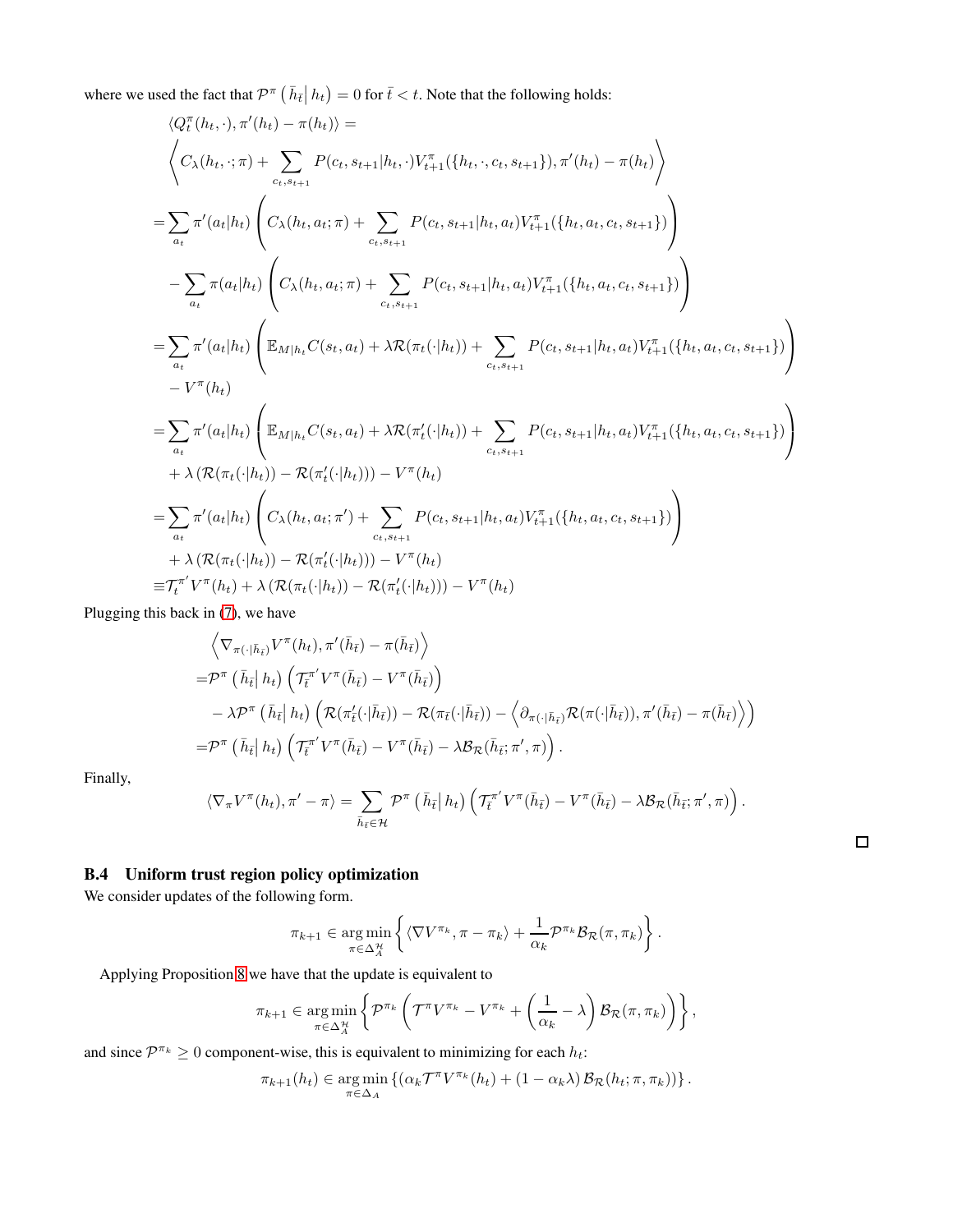Fundamental inequality: we claim that the following holds for uniform trust region policy optimization.

**Proposition 9.** Let  $\{\pi_k\}$  be the sequence generated by uniform trust region policy optimization with step sizes  $\{\alpha_k\}$ . Then for every  $\pi$  and  $k \geq 0$ ,

$$
\alpha_k(I - P^{\pi})(V^{\pi_k} - V^{\pi}) \le (1 - \alpha_k \lambda) \mathcal{B}_{\mathcal{R}}(\pi, \pi_k) - \mathcal{B}_{\mathcal{R}}(\pi, \pi_{k+1}) + \lambda \alpha_k (\mathcal{R}(\pi_k) - \mathcal{R}(\pi_{k+1})) + \frac{\alpha_k^2 L^2}{2} e,
$$

where e is a vector of ones, and  $L = C_{max}T$  for the  $L_1$  norm and  $L = C_{max}T|A|$  for the Euclidean norm.

*Proof.* We follow the proof of Lemma 10 in [\(Shani, Efroni, and Mannor 2020\)](#page-7-8).

Define  $\psi(\pi) = \alpha_k (\mathcal{P}^{\pi_k})^{-1} \langle \nabla V^{\pi_k}, \pi \rangle + \delta_{\Delta_A^{\mathcal{H}}}(\pi)$ , where  $\delta_{\Delta_A^{\mathcal{H}}}(\pi) = 0$  if  $\pi \in \Delta_A^{\mathcal{H}}$  and infinite otherwise, and note that  $\psi$  is convex. Applying the non-Euclidean second prox theorem (Theorem 31 in [Shani, Efroni, and Mannor \(2020\)](#page-7-8)), with  $a = \pi_k$ ,  $b = \pi_{k+1}$ , we get that for any  $\pi \in \Delta_A^{\mathcal{H}}$ ,

<span id="page-15-0"></span>
$$
\langle \nabla \mathcal{R}(\pi_k) - \nabla \mathcal{R}(\pi_{k+1}), \pi - \pi_{k+1} \rangle \leq \alpha_k (\mathcal{P}^{\pi_k})^{-1} \langle \nabla V^{\pi_k}, \pi - \pi_{k+1} \rangle.
$$

By the three points lemma (Lemma 30 in [Shani, Efroni, and Mannor \(2020\)](#page-7-8)), we have

$$
\langle \nabla \mathcal{R}(\pi_k) - \nabla \mathcal{R}(\pi_{k+1}), \pi - \pi_{k+1} \rangle = \mathcal{B}_{\mathcal{R}}(\pi, \pi_{k+1}) + \mathcal{B}_{\mathcal{R}}(\pi_{k+1}, \pi_k) - \mathcal{B}_{\mathcal{R}}(\pi, \pi_k).
$$

By adding and subtracting  $\alpha_k(\mathcal{P}^{\pi})^{-1} \langle \nabla V^{\pi_k}, \pi_k \rangle$ , we have

$$
\alpha_{k}(\mathcal{P}^{\pi_{k}})^{-1} \langle \nabla V^{\pi_{k}}, \pi_{k} - \pi \rangle \leq -\mathcal{B}_{\mathcal{R}}(\pi, \pi_{k+1}) - \mathcal{B}_{\mathcal{R}}(\pi_{k+1}, \pi_{k}) + \mathcal{B}_{\mathcal{R}}(\pi, \pi_{k}) + \alpha_{k}(\mathcal{P}^{\pi_{k}})^{-1} \langle \nabla V^{\pi_{k}}, \pi_{k} - \pi_{k+1} \rangle \n= -\mathcal{B}_{\mathcal{R}}(\pi, \pi_{k+1}) - \mathcal{B}_{\mathcal{R}}(\pi_{k+1}, \pi_{k}) + \mathcal{B}_{\mathcal{R}}(\pi, \pi_{k}) - \alpha_{k}(\mathcal{P}^{\pi_{k}})^{-1} \mathcal{P}^{\pi_{k}}(\mathcal{T}^{\pi_{k+1}} V^{\pi_{k}} - V^{\pi_{k}} - \lambda \mathcal{B}_{\mathcal{R}}(\pi_{k+1}, \pi_{k})) \n= -\mathcal{B}_{\mathcal{R}}(\pi, \pi_{k+1}) - \mathcal{B}_{\mathcal{R}}(\pi_{k+1}, \pi_{k}) + \mathcal{B}_{\mathcal{R}}(\pi, \pi_{k}) + \alpha_{k}(\mathcal{V}^{\pi_{k}} - \mathcal{T}^{\pi_{k+1}} V^{\pi_{k}}) + \lambda \alpha_{k} \mathcal{B}_{\mathcal{R}}(\pi_{k+1}, \pi_{k}) \n\leq \mathcal{B}_{\mathcal{R}}(\pi, \pi_{k}) - \mathcal{B}_{\mathcal{R}}(\pi, \pi_{k+1}) - \frac{(1 - \lambda \alpha_{k})}{2} \|\pi_{k+1} - \pi_{k}\|^{2} + \alpha_{k}(\mathcal{V}^{\pi_{k}} - \mathcal{T}^{\pi_{k+1}} V^{\pi_{k}}),
$$
\n(8)

where the last inequality is since the Bregman distance is 1-strongly convex for our choice of  $\mathcal{R}$ . Let  $L = C_{max} \hat{T} |A|$ . Now, for every  $h_t$ , we have that

$$
\alpha_{k} (V^{\pi_{k}} - T^{\pi_{k+1}} V^{\pi_{k}}) (h_{t})
$$
\n
$$
= \alpha_{k} \langle T^{\pi_{k}} V^{\pi_{k}} - T^{\pi_{k+1}} V^{\pi_{k}}) (h_{t})
$$
\n
$$
= \alpha_{k} \lambda (\mathcal{R}(\pi_{k}(\cdot|h_{t})) - \mathcal{R}(\pi_{k+1}(\cdot|h_{t})))
$$
\n
$$
+ \sum_{a_{t}} \alpha_{k} (\pi_{k}(a_{t}|h_{t}) - \pi_{k+1}(a_{t}|h_{t})) \left( \mathbb{E}_{M|h_{t}} C(s_{t}, a_{t}) + \sum_{c_{t}, s_{t+1}} P(c_{t}, s_{t+1}|h_{t}, a_{t}) V_{t+1}^{\pi_{k}}(\{h_{t}, a_{t}, c_{t}, s_{t+1}\}) \right)
$$
\n
$$
+ \langle \frac{\alpha_{k}}{\sqrt{1 - \lambda \alpha_{k}}} \left( \mathbb{E}_{M|h_{t}} C(s_{t}, \cdot) + \sum_{c_{t}, s_{t+1}} P(c_{t}, s_{t+1}|h_{t}, \cdot) V_{t+1}^{\pi_{k}}(\{h_{t}, \cdot, c_{t}, s_{t+1}\}) \right), \sqrt{1 - \lambda \alpha_{k}} (\pi_{k}(\cdot|h_{t}) - \pi_{k+1}(\cdot|h_{t})) \rangle
$$
\n
$$
\leq \lambda \alpha_{k} (\mathcal{R}(\pi_{k}(\cdot|h_{t})) - \mathcal{R}(\pi_{k+1}(\cdot|h_{t})))
$$
\n
$$
+ \frac{\alpha_{k}^{2}}{2(1 - \lambda \alpha_{k})} \left\| \mathbb{E}_{M|h_{t}} C(s_{t}, \cdot) + \sum_{c_{t}, s_{t+1}} P(c_{t}, s_{t+1}|h_{t}, \cdot) V_{t+1}^{\pi_{k}}(\{h_{t}, \cdot, c_{t}, s_{t+1}\}) \right\|_{*}^{2}
$$
\n
$$
+ \frac{1 - \lambda \alpha_{k}}{2} \|\pi_{k}(\cdot|h_{t}) - \pi_{k+1}(\cdot|h_{t})\|^{2}
$$
\n
$$
\leq \lambda \alpha_{k} (\mathcal{R}(\pi_{k}(\cdot|h_{t})) - \mathcal{R}(\pi_{k+1}(\cdot|h_{t})) + \frac{\alpha_{k}^{2}}
$$

The first inequality is by Fenchel's inequality on the convex  $\|\cdot\|^2$  and its convex conjugate  $\|\cdot\|^2_*$ . Plugging into [\(8\)](#page-15-0), we obtain

$$
\alpha_k(\mathcal{P}^{\pi_k})^{-1} \langle \nabla V^{\pi_k}, \pi_k - \pi \rangle
$$
  
\n
$$
\leq \mathcal{B}_{\mathcal{R}}(\pi, \pi_k) - \mathcal{B}_{\mathcal{R}}(\pi, \pi_{k+1}) - \frac{(1 - \lambda \alpha_k)}{2} ||\pi_{k+1} - \pi_k||^2 + \lambda \alpha_k (\mathcal{R}(\pi_k(\cdot|h_t)) - \mathcal{R}(\pi_{k+1}(\cdot|h_t)))
$$
  
\n
$$
+ \frac{\alpha_k^2}{2(1 - \lambda \alpha_k)} L^2 e + \frac{1 - \lambda \alpha_k}{2} ||\pi_k(\cdot|h_t) - \pi_{k+1}(\cdot|h_t)||^2
$$
  
\n
$$
= \mathcal{B}_{\mathcal{R}}(\pi, \pi_k) - \mathcal{B}_{\mathcal{R}}(\pi, \pi_{k+1}) + \lambda \alpha_k (\mathcal{R}(\pi_k(\cdot|h_t)) - \mathcal{R}(\pi_{k+1}(\cdot|h_t))) + \frac{\alpha_k^2}{2(1 - \lambda \alpha_k)} L^2 e.
$$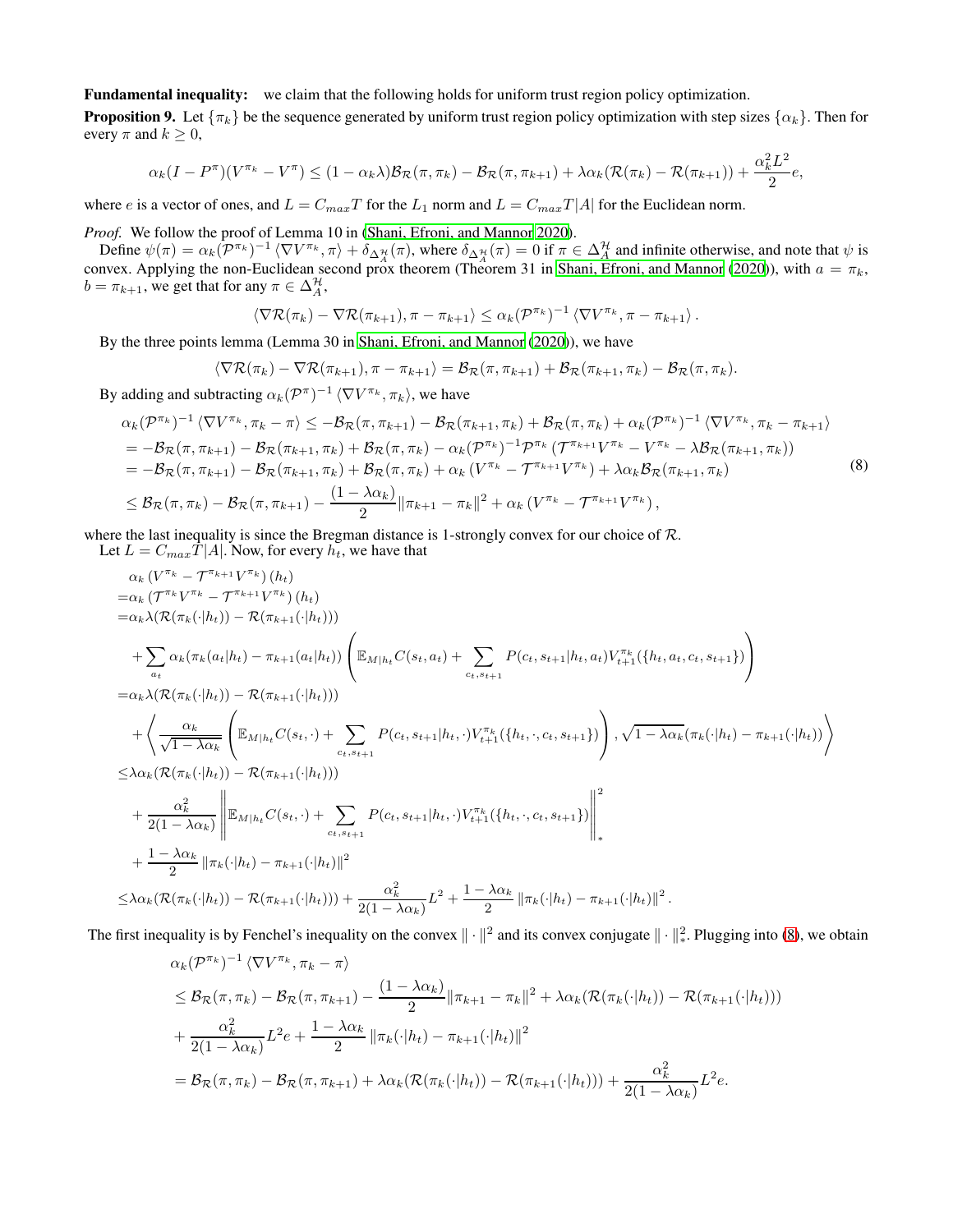Using Proposition [8,](#page-13-2) we have

$$
- \alpha_k (\mathcal{T}^{\pi} V^{\pi_k} - V^{\pi_k} - \lambda \mathcal{B}_{\mathcal{R}}(\pi, \pi_k))
$$
  
\$\leq \mathcal{B}\_{\mathcal{R}}(\pi, \pi\_k) - \mathcal{B}\_{\mathcal{R}}(\pi, \pi\_{k+1}) + \lambda \alpha\_k (\mathcal{R}(\pi\_k(\cdot | h\_t)) - \mathcal{R}(\pi\_{k+1}(\cdot | h\_t))) + \frac{\alpha\_k^2 L^2}{2(1 - \lambda \alpha\_k)} e\$,

therefore

$$
- \alpha_k (\mathcal{T}^{\pi} V^{\pi_k} - V^{\pi_k})
$$
  
 
$$
\leq (1 - \alpha_k \lambda) \mathcal{B}_{\mathcal{R}}(\pi, \pi_k) - \mathcal{B}_{\mathcal{R}}(\pi, \pi_{k+1}) + \lambda \alpha_k (\mathcal{R}(\pi_k(\cdot | h_t)) - \mathcal{R}(\pi_{k+1}(\cdot | h_t))) + \frac{\alpha_k^2 L^2}{2(1 - \lambda \alpha_k)} e.
$$

Finally, by Proposition [6](#page-12-1)

$$
\alpha_k (I - P^{\pi})(V^{\pi_k} - V^{\pi}) = -\alpha_k (\mathcal{T}^{\pi} V^{\pi_k} - V^{\pi_k})
$$
  
\n
$$
\leq (1 - \alpha_k \lambda) \mathcal{B}_{\mathcal{R}}(\pi, \pi_k) - \mathcal{B}_{\mathcal{R}}(\pi, \pi_{k+1}) + \lambda \alpha_k (\mathcal{R}(\pi_k(\cdot | h_t)) - \mathcal{R}(\pi_{k+1}(\cdot | h_t))) + \frac{\alpha_k^2 L^2}{2(1 - \lambda \alpha_k)} e.
$$

We next claim the value functions are decreasing.

**Proposition 10.** We have that  $V^{\pi_{k+1}} \leq V^{\pi_k}$ .

*Proof.* The proof is similar to the proof of Lemma 11 in [\(Shani, Efroni, and Mannor 2020\)](#page-7-8).

We next present a main result.

<span id="page-16-0"></span>**Proposition 11.** Then the following statements hold true for step sizes  $\alpha_k = \frac{1}{\lambda(k+2)}$ :

1. The sequence converges to  $V^*$  and satisfies

$$
V^{\pi_k} - V^* \le \frac{(\lambda^2 B + C_{max}^2 T^3) \log k}{\lambda k}.
$$

2. It holds that  $\lambda \mathcal{B}_{\mathcal{R}}(\pi_0, \pi^*) \leq (I - \mathbf{P}^{\pi_0})(V^{\pi_0} - V^{\pi^*}).$ 

*Proof.* The convergence part is equivalent to Theorem 2 in [\(Shani, Efroni, and Mannor 2020\)](#page-7-8), with the only difference being that  $(I - P^{\pi})^{-1}e \le Te$ , giving a factor of T instead of  $\frac{1}{\gamma}$  (where  $\gamma$  is the discount factor in [\(Shani, Efroni, and Mannor 2020\)](#page-7-8)). We now prove the second part.

We next prove the second claim. By our assumption we have:

$$
\alpha_k(I - \mathbf{P}^{\pi_0})(V^{\pi_k} - V^{\pi_0}) \le (1 - \alpha_k \lambda) \mathcal{B}_{\mathcal{R}}(\pi_0, \pi_k) - \mathcal{B}_{\mathcal{R}}(\pi_0, \pi_{k+1}) + \lambda \alpha_k (\mathcal{R}(\pi_k) - \mathcal{R}(\pi_{k+1})) + \frac{\alpha_k^2 L^2}{2} e.
$$
  
Letting  $\alpha_k = \frac{1}{\lambda(k+2)}$ , and multiplying by  $\lambda(k+2)$ :

$$
(I - \mathbf{P}^{\pi_0})(V^{\pi_k} - V^{\pi_0}) \leq \lambda (k+1) \mathcal{B}_{\mathcal{R}}(\pi_0, \pi_k) - \lambda(k+2) \mathcal{B}_{\mathcal{R}}(\pi_0, \pi_{k+1}) + \lambda (\mathcal{R}(\pi_k) - \mathcal{R}(\pi_{k+1})) + \frac{L^2 e}{2\lambda(k+2)}.
$$

Summing over  $k$ , and observing the telescoping sums:

$$
(I - \mathbf{P}^{\pi_0}) \sum_{k=0}^{N} (V^{\pi_k} - V^{\pi_0}) \le -\lambda (N+2) \mathcal{B}_{\mathcal{R}}(\pi_0, \pi_{N+1}) + \lambda (\mathcal{R}(\pi_0) - \mathcal{R}(\pi_{N+1})) + \frac{L^2 e}{2\lambda} \sum_{k=0}^{N} \frac{1}{(k+2)}
$$
  
 
$$
\le -\lambda (N+2) \mathcal{B}_{\mathcal{R}}(\pi_0, \pi_{N+1}) + \lambda B e + \frac{L^2 \log(N+2) e}{2\lambda}.
$$

We therefore have:

$$
N(V^{\pi_N} - V^{\pi_0}) \le -\lambda (N+2)(I - \mathbf{P}^{\pi_0})^{-1} \mathcal{B}_{\mathcal{R}}(\pi_0, \pi_{N+1}) + \lambda B T e + \frac{TL^2 \log(N+2) e}{2\lambda},
$$

and

$$
V^{\pi_N} - V^{\pi_0} \le -\lambda \frac{(N+2)}{N} (I - \mathbf{P}^{\pi_0})^{-1} \mathcal{B}_{\mathcal{R}}(\pi_0, \pi_{N+1}) + \frac{\lambda BT e}{N} + \frac{TL^2 \log(N+2) e}{2\lambda N}.
$$

Taking  $N \to \infty$ , and using the first part of the lemma:

$$
V^{\pi^*} - V^{\pi_0} \le -\lambda (I - \mathbf{P}^{\pi_0})^{-1} \mathcal{B}_{\mathcal{R}}(\pi_0, \pi^*),
$$
  

$$
\lambda \mathcal{B}_{\mathcal{R}}(\pi_0, \pi^*) \le (I - \mathbf{P}^{\pi_0})(V^{\pi_0} - V^{\pi^*}).
$$

so

 $\Box$ 

 $\Box$ 

 $\Box$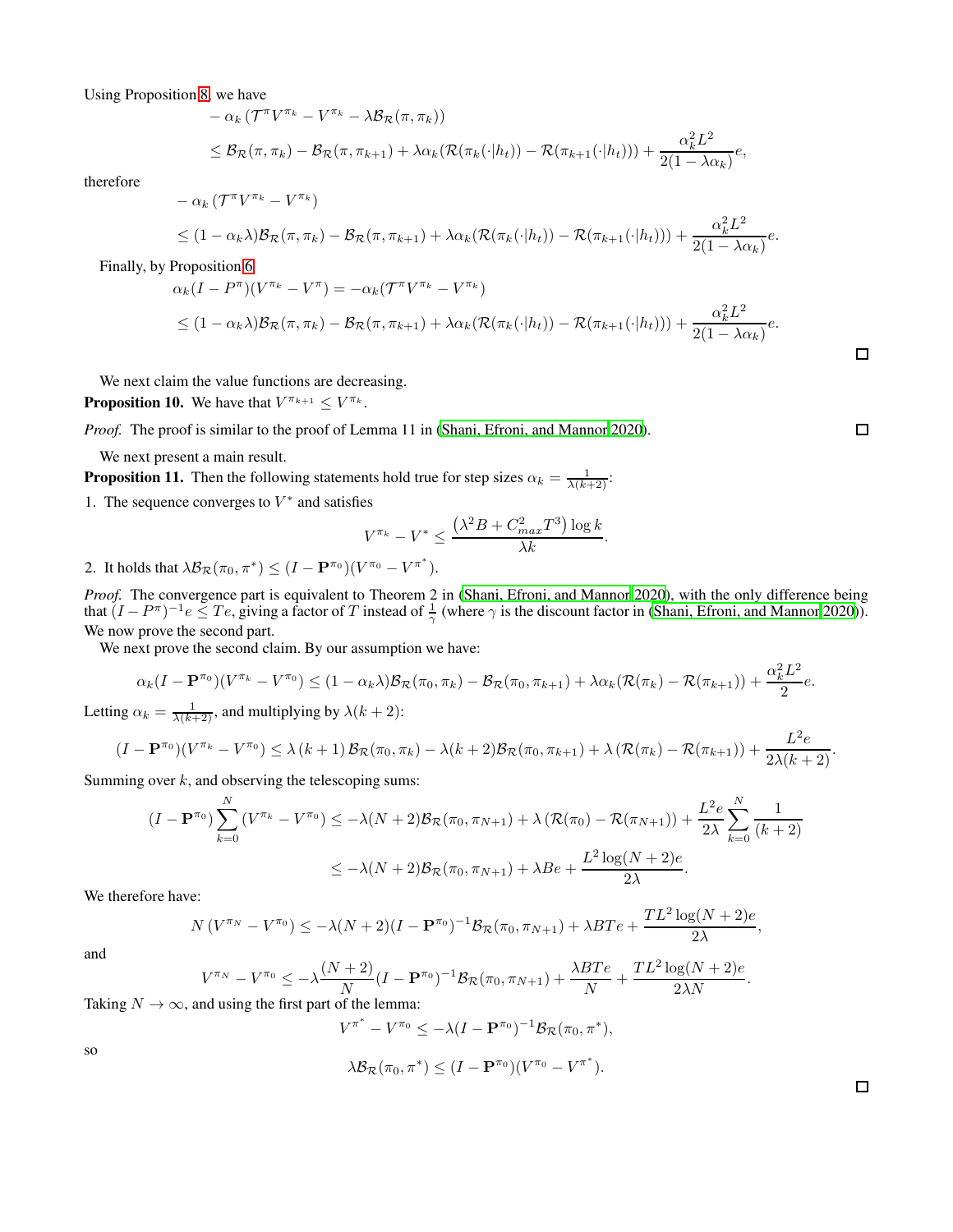### C Stability Analysis for Regularized MDPs

<span id="page-17-0"></span>We are finally ready to prove the stability result.

Consider a regularized Bayes adaptive MDP, with some regularization function  $\mathcal{R}(\pi)$ . The regularized losses are:

$$
\mathcal{L}^{\lambda}(\pi) = \frac{1}{N} \sum_{i=1}^{N} \mathbb{E}_{\pi;M_i} \left[ \sum_{t=0}^{T} C(s_t, a_t) + \lambda \mathcal{R}(\pi(\cdot | h_t)) \right],
$$

and

$$
\mathcal{L}^{\lambda,\setminus j}(\pi) = \frac{1}{N} \sum_{i \neq j, 1 \leq i \leq N}^N \mathbb{E}_{\pi;M_i} \left[ \sum_{t=0}^T C(s_t, a_t) + \lambda \mathcal{R}(\pi(\cdot | h_t)) \right].
$$

Let  $\pi^*$  and  $\pi^{\backslash j,*}$  denote the optimal policies for the losses above. Let  $P(s_0)$  denote the initial history distribution, and let  $\mu \in \mathbb{R}^{\mathcal{H}}$  be  $P(s_0)$  for the elements that correspond to  $h_0$ , and 0 else. Observe that

$$
\mathcal{L}^{\lambda}(\pi^{\backslash j,*}) = \mu^{\top} V^{\pi^{\backslash j,*}}, \quad \mathcal{L}^{\lambda}(\pi^*) = \mu^{\top} V^{\pi^*}.
$$

We make the following assumption.

<span id="page-17-1"></span>**Assumption 2.** For any two MDPs  $M, M' \in \mathcal{M}$ , and any policy  $\pi$ , let  $\mathbf{P}_{M}^{\pi}$  and  $\mathbf{P}_{M'}^{\pi}$  denote their respective transition matrices (cf. Proposition [6\)](#page-12-1). There exists some  $D < \infty$  such that for any  $x \in \mathbb{R}^{\mathcal{H}}$ 

$$
\mu^{\top} (I - \mathbf{P}_{M}^{\pi})^{-1} x \le D \mu^{\top} (I - \mathbf{P}_{M'}^{\pi})^{-1} x.
$$

Assumption [2](#page-17-1) essentially requires that two different MDPs under the prior cannot visit completely different histories given the same policy. It seems that such an assumption is required to establish uniform stability: if it is possible that in the test MDP we will reach completely different states than seen in the training MDPs, it seems impossible to guarantee anything about the performance of the policy there.

We will need the following lemma.

<span id="page-17-2"></span>Lemma 3. Lipschitz property: we have that

$$
\mu^{\top} (V^{\pi'} - V^{\pi}) \leq C_{max} T \sqrt{A} \mu^{\top} (I - \mathbf{P}^{\pi'})^{-1} \left\| \pi'(a_t|h_t) - \pi(a_t|h_t) \right\|_2.
$$

*Proof.* We have that

$$
\sum_{a_t} \pi'(a_t|h_t) \left( C_{\lambda}(h_t, a_t; \pi') + \sum_{c_t, s_{t+1}} P(c_t, s_{t+1}|h_t, a_t) V_{t+1}^{\pi}(\{h_t, a_t, c_t, s_{t+1}\}) \right)
$$
  

$$
- \sum_{a_t} \pi(a_t|h_t) \left( C_{\lambda}(h_t, a_t; \pi) + \sum_{c_t, s_{t+1}} P(c_t, s_{t+1}|h_t, a_t) V_{t+1}^{\pi}(\{h_t, a_t, c_t, s_{t+1}\}) \right)
$$
  

$$
\leq \sum_{a_t} |\pi'(a_t|h_t) - \pi(a_t|h_t)| C_{max} T
$$
  

$$
\leq C_{max} T \sqrt{A} ||\pi'(a_t|h_t) - \pi(a_t|h_t)||_2
$$

From Proposition [6,](#page-12-1) we have

$$
\mu^{\top} (V^{\pi'} - V^{\pi}) = \mu^{\top} (I - \mathbf{P}^{\pi'})^{-1} (\mathcal{T}^{\pi'} V^{\pi} - \mathcal{T}^{\pi} V^{\pi})
$$
  
 
$$
\leq C_{max} T \sqrt{A} \mu^{\top} (I - \mathbf{P}^{\pi'})^{-1} ||\pi'(a_t|h_t) - \pi(a_t|h_t)||_2.
$$

We are now ready to prove our main theorem.

**Theorem 4.** Let  $\Delta = \hat{\mathcal{L}}^{\lambda}(\pi^{\backslash j,*}) - \hat{\mathcal{L}}^{\lambda}(\pi^*)$ . We have that

$$
\Delta \geq \frac{\lambda}{2} \mu^{\top} (I - \mathbf{P}^{\pi^{\setminus j,*}})^{-1} ||\pi^{\setminus j,*} - \pi^*||_2^2,
$$

and

$$
\Delta \leq \frac{1}{N} C_{\max} T \sqrt{A} \mu^\top (I - \mathbf{P}_{M_j}^{\pi^{\backslash j,*}})^{-1} \left\| \pi^{\backslash j,*} - \pi^* \right\|_2.
$$

 $\Box$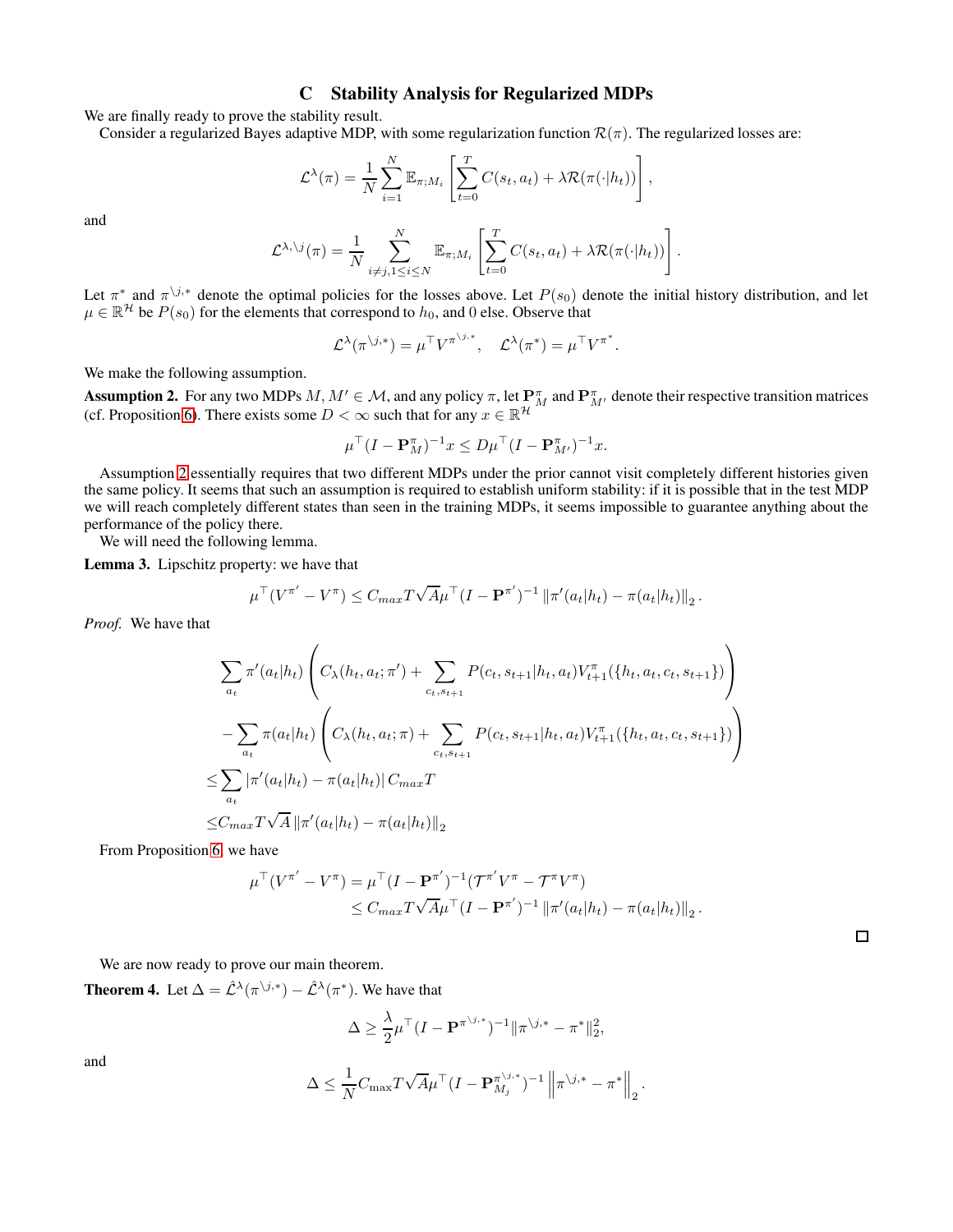*Proof.* From Proposition [11,](#page-16-0) for the prior that corresponds to the empirical MDP distribution, we have that

$$
\Delta = \hat{\mathcal{L}}^{\lambda}(\pi^{\backslash j,*}) - \hat{\mathcal{L}}^{\lambda}(\pi^*) = \mu^{\top} \left( V^{\pi^{\backslash j,*}} - V^{\pi^*} \right) \ge \frac{\lambda}{2} \mu^{\top} (I - \mathbf{P}^{\pi^{\backslash j,*}})^{-1} ||\pi^{\backslash j,*} - \pi^*||_2^2
$$

Noting that  $\mu^{\top} (I - \mathbf{P}^{\pi^{\setminus j,*}})^{-1}$  is a probability distribution, from Jensen's inequality we have

$$
\frac{\lambda}{2}(\mu^{\top}(I - \mathbf{P}^{\pi^{\backslash j,*}})^{-1} \|\pi^{\backslash j,*} - \pi^*\|_2)^2 \leq \frac{\lambda}{2} \mu^{\top} (I - \mathbf{P}^{\pi^{\backslash j,*}})^{-1} \|\pi^{\backslash j,*} - \pi^*\|_2^2.
$$
\n(9)

.

On the other hand,

$$
\Delta = \hat{\mathcal{L}}^{\lambda}(\pi^{\backslash j,*}) - \hat{\mathcal{L}}^{\lambda}(\pi^*)
$$
\n
$$
= \frac{1}{N} \sum_{i=1}^{N} \mathbb{E}_{\pi^{\backslash j,*},iM_i} \left[ \sum_{t=0}^{T} C(s_t, a_t) + \lambda \mathcal{R}(\pi^{\backslash j,*}(\cdot | h_t)) \right] - \frac{1}{N} \sum_{i=1}^{N} \mathbb{E}_{\pi^*,M_i} \left[ \sum_{t=0}^{T} C(s_t, a_t) + \lambda \mathcal{R}(\pi^{\backslash \{-|h_t\}}) \right]
$$
\n
$$
= \frac{1}{N} \sum_{\substack{i=1 \ i \neq j}}^{N} \mathbb{E}_{\pi^{\backslash j,*},iM_i} \left[ \sum_{t=0}^{T} C(s_t, a_t) + \lambda \mathcal{R}(\pi^{\backslash j,*}(\cdot | h_t)) \right] - \frac{1}{N} \sum_{\substack{i=1 \ i \neq j}}^{N} \mathbb{E}_{\pi^*,M_i} \left[ \sum_{t=0}^{T} C(s_t, a_t) + \lambda \mathcal{R}(\pi^{\backslash \{-|h_t\}}) \right]
$$
\n
$$
+ \frac{1}{N} \mathbb{E}_{\pi^{\backslash j,*},M_j} \left[ \sum_{t=0}^{T} C(s_t, a_t) + \lambda \mathcal{R}(\pi^{\backslash j,*}(\cdot | h_t)) \right] - \frac{1}{N} \mathbb{E}_{\pi^*,M_j} \left[ \sum_{t=0}^{T} C(s_t, a_t) + \lambda \mathcal{R}(\pi^{\backslash \{-|h_t\}}) \right]
$$
\n
$$
\leq \frac{1}{N} \left( \mathbb{E}_{\pi^{\backslash j,*},iM_j} \left[ \sum_{t=0}^{T} C(s_t, a_t) + \lambda \mathcal{R}(\pi^{\backslash j,*}(\cdot | h_t)) \right] - \mathbb{E}_{\pi^*,M_j} \left[ \sum_{t=0}^{T} C(s_t, a_t) + \lambda \mathcal{R}(\pi^{\backslash \{-|h_t\}}) \right] \right)
$$
\n
$$
\leq \frac{1}{N} C_{max} T \sqrt{A} \mu^{\top} (I - \mathbf{P}_{M_j}^{\pi^{\backslash j,*}})^{-1} \
$$

where the first inequality is since  $\pi^{*,\setminus j}$  minimizes  $\hat{\mathcal{L}}^{\lambda,\setminus j}$ , and the second inequality is by the Lipschitz property of Lemma [3](#page-17-2)

# D Proofs for Corollaries

**Corollary 3.** Let Assumption [1](#page-5-2) hold, and let  $\kappa = 2D^2 C_{\text{max}}^2 T^2 A$ . Then, for any MDP  $M' \in \mathcal{M}$ ,

$$
\mathcal{L}^{\lambda}_{M'}(\pi^{\setminus j,*})-\mathcal{L}^{\lambda}_{M'}(\pi^*)\leq \frac{\kappa}{\lambda N},
$$

Then with probability at least  $1 - \delta$ ,

$$
\mathcal{R}_T(\hat{\pi}^*) = \mathcal{L}_T(\hat{\pi}^*) - \mathcal{L}_T(\pi_{BO}) \le 2\lambda T + \frac{2\kappa}{\lambda N} + \left(\frac{4\kappa}{\lambda} + 3C_{\text{max}}T\right)\sqrt{\frac{\ln(1/\delta)}{2N}}
$$

*Proof.* For the first part, from Theorem [3](#page-5-1)

$$
\Delta \leq \frac{1}{N} C_{\max} T \sqrt{A} \mu^{\top} (I - \mathbf{P}_{M_j}^{\pi^{(j, *)}})^{-1} \| \pi^{(j, *} - \pi^* \|_2)
$$
  

$$
\leq \frac{1}{N} DC_{\max} T \sqrt{A} \mu^{\top} (I - \mathbf{P}^{\pi^{(j, *)}})^{-1} \| \pi^{(j, *} - \pi^* \|_2)
$$

where the third inequality is by Assumption [2.](#page-17-1) Combining with the second bound in Theorem [3,](#page-5-1) we have

<span id="page-18-0"></span>
$$
\frac{\lambda}{2}(\mu^{\top}(I - \mathbf{P}^{\pi^{\setminus j,*}})^{-1} \|\pi^{\setminus j,*} - \pi^*\|_2)^2 \leq \frac{1}{N} DC_{\max} T\sqrt{A} \mu^{\top} (I - \mathbf{P}^{\pi^{\setminus j,*}})^{-1} \left\|\pi^{\setminus j,*} - \pi^*\right\|_2,
$$

and therefore

$$
\mu^{\top} (I - \mathbf{P}^{\pi^{\backslash j,*}})^{-1} \left\| \pi^{\backslash j,*} - \pi^* \right\|_2 \le \frac{2DC_{\max} T \sqrt{A}}{\lambda N}.
$$
\n(10)

,

For any MDP  $M'$ , we have that

$$
\mathcal{L}_{M'}^{\lambda}(\pi^{\backslash j,*}) - \mathcal{L}_{M'}^{\lambda}(\pi^*) \leq C_{\max} T \sqrt{A} \mu^{\top} (I - \mathbf{P}_{M'}^{\pi^{\backslash j,*}})^{-1} \left\| \pi^{\backslash j,*} - \pi^* \right\|_2
$$
  

$$
\leq DC_{\max} T \sqrt{A} \mu^{\top} (I - \mathbf{P}^{\pi^{\backslash j,*}})^{-1} \left\| \pi^{\backslash j,*} - \pi^* \right\|_2
$$
  

$$
\leq \frac{2D^2 C_{\max}^2 T^2 A}{\lambda N},
$$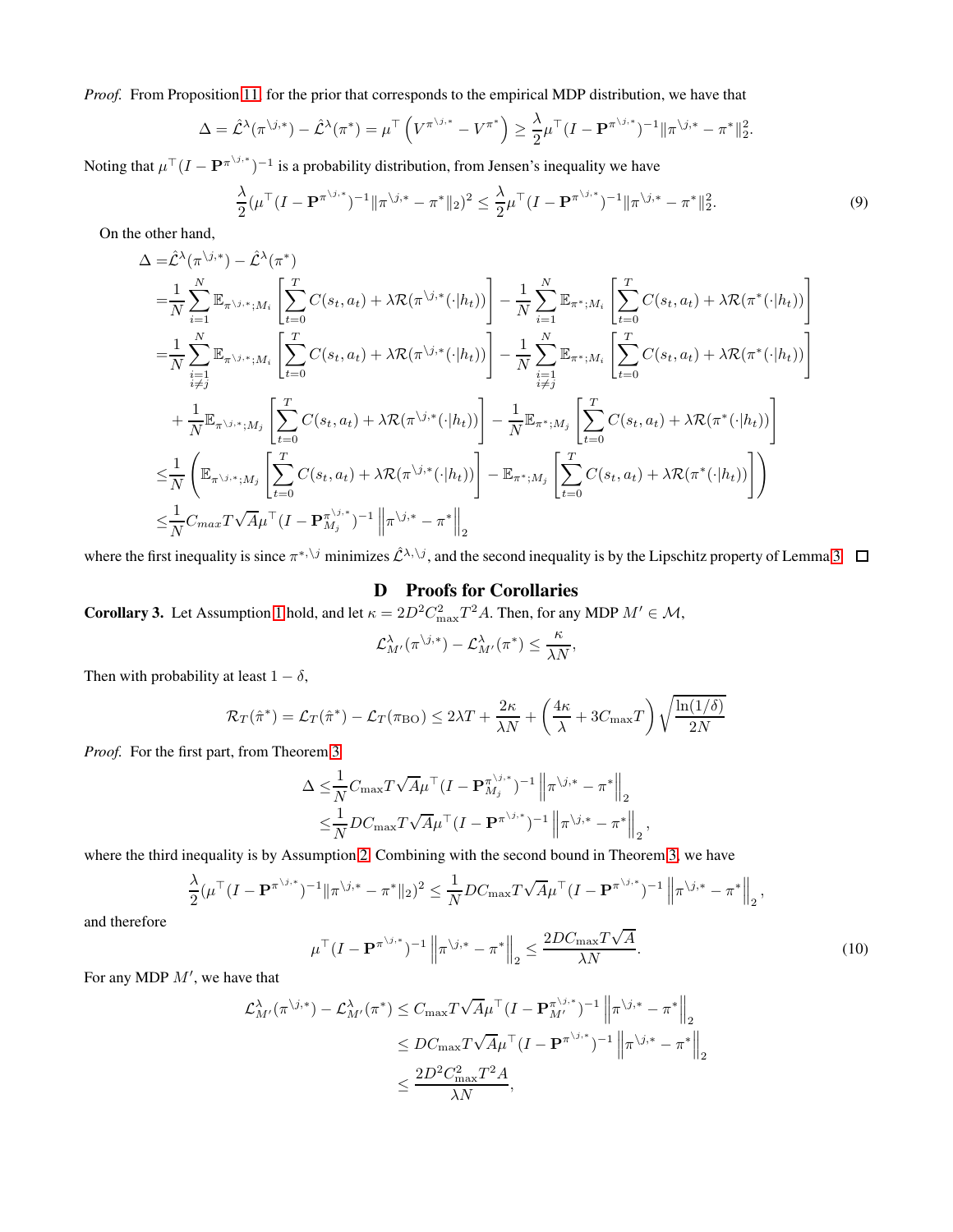where the first inequality is by the Lipschitz property of Lemma [3,](#page-17-2) the second inequality is by Assumption [2,](#page-17-1) and the third is using [\(10\)](#page-18-0).

For the second part, using Theorem [2](#page-2-3) we have

$$
\mathcal{L}^{\lambda}(\hat{\pi}^{*}) - \mathcal{L}_{T}(\hat{\pi}^{*}) + \mathcal{L}_{T}(\hat{\pi}^{*}) - \mathcal{L}_{T}(\pi_{BO}) \leq \hat{\mathcal{L}}^{\lambda}(\hat{\pi}^{*}) - \mathcal{L}_{T}(\pi_{BO}) + 2\beta + (4N\beta + B)\sqrt{\frac{\ln(1/\delta)}{2N}}
$$
  

$$
\leq \hat{\mathcal{L}}^{\lambda}(\hat{\pi}^{*}) - \hat{\mathcal{L}}_{T}(\pi_{BO}) + 2\beta + (4N\beta + 3B)\sqrt{\frac{\ln(1/\delta)}{2N}}
$$
  

$$
\leq \hat{\mathcal{L}}^{\lambda}(\pi_{BO}) - \hat{\mathcal{L}}_{T}(\pi_{BO}) + 2\beta + (4N\beta + 3B)\sqrt{\frac{\ln(1/\delta)}{2N}},
$$

where in the second inequality we used a standard Hoeffding bound, and the third inequality is since  $\hat{\pi}^*$  minimizes  $\hat{\mathcal{L}}^{\lambda}$ . So,

$$
\mathcal{L}_T(\hat{\pi}^*) - \mathcal{L}_T(\pi_{BO}) \leq \mathcal{L}_T(\hat{\pi}^*) - \mathcal{L}^{\lambda}(\hat{\pi}^*) + \hat{\mathcal{L}}^{\lambda}(\pi_{BO}) - \hat{\mathcal{L}}_T(\pi_{BO}) + 2\beta + (4N\beta + 3B)\sqrt{\frac{\ln(1/\delta)}{2N}}.
$$

Note that

$$
\mathcal{L}_T(\hat{\pi}^*) - \mathcal{L}^{\lambda}(\hat{\pi}^*) = \lambda \mathbb{E}_{M \sim P} \mathbb{E}_{\hat{\pi}^*,M} \left[ \sum_{t=0}^T \mathcal{R}(\hat{\pi}^*(\cdot | h_t)) \right] \leq \lambda T,
$$

since  $\mathcal{R}(\hat{\pi}^*(\cdot|h_t)) \leq 1$ . Similarly,  $\hat{\mathcal{L}}^{\lambda}(\pi_{\text{BO}}) - \hat{\mathcal{L}}_T(\pi_{\text{BO}}) \leq \lambda T$ . Plugging in the result for  $\beta$  from the first part of the corollary, and using the bound  $B = C_{\text{max}}T$  gives the result.

**Corollary 4.** Let M be a finite set, and let  $P_{\min} = \min_{M \in \mathcal{M}} P(M)$ . Then

$$
\mathbb{E}\left[\mathcal{L}_{M_j}^{\lambda}(\pi^{\backslash j,*})-\mathcal{L}_{M_j}^{\lambda}(\pi^*)\right] \n\leq \frac{4C_{\text{max}}^2T^2|A|}{\lambda N P_{\text{min}}}+\exp\left(\frac{-N P_{\text{min}}}{8}\right)C_{\text{max}}T,
$$

and with probability at least  $1 - \delta$ , (ignoring exponential terms)

$$
\mathcal{L}_T(\hat{\pi}^*) - \mathcal{L}_T(\pi_{\text{BO}}) \le 2\lambda T + \sqrt{\frac{C_{\text{max}}^2 T^2}{2N\delta} + \frac{48C_{\text{max}}^3 T^3 |A|}{2\delta \lambda N P_{\text{min}}}}.
$$

*Proof.* We begin with the first part. Consider the case where M is a finite set, and  $|M| = K$ . Let  $\hat{P}(M)$  denote the empirical distribution of M in the sample,  $\forall M \in \mathcal{M}$ . For large N, we claim that the ratio  $\hat{P}(M)/P(M)$  will be close to 1 with high probability; let us call this the 'good' event. This can be seen from the multiplicative Chernoff bound, where we have that

$$
P\left(\hat{P}(M) < \frac{1}{2}P(M)\right) \le \exp\left(\frac{-NP(M)}{8}\right).
$$

Recall that  $\mu^{\top} (I - \mathbf{P}_{M_j}^{\pi^{\setminus j,*}})$  $\pi_{M_j}^{(j,*,*)-1}$  is the vector of visitation frequencies of histories under  $M_j$ , while  $\mu^{\top} (I - \mathbf{P}^{\pi^{(j,*)-1}})^{-1}$  is the vector of visitation frequencies of histories under  $\hat{P}(M)$ . Therefore, for some non-negative vector x, we have that  $\mu^{\top}(I \mathbf{P}^{\pi^{\backslash j,*}}_{\mathcal{M}}$  $(\pi^{\backslash j,*}_{M_j})^{-1}x\leq \hat{P}(M_j)^{-1}\mu^\top (I-\mathbf{P}^{\pi^{\backslash j,*}})^{-1},$  and with probability at least  $1-\exp\left(\frac{-NP(M)}{8}\right)$  $\frac{P(M)}{8}$  we have  $\mu^{\top} (I - \mathbf{P}_{M_j}^{\pi^{\backslash j,*}})$  $\binom{\pi^{\setminus j,*}}{M_j}$ <sup>-1</sup> $x \le$  $2P(M_j)^{-1}\mu^\top(I - \mathbf{P}^{\pi^{\setminus j,*}})^{-1}.$ 

Following Theorem [3,](#page-5-1) we have that under the good event:

$$
\mathcal{L}^{\lambda}(\pi^{\backslash j,*}) - \mathcal{L}^{\lambda}(\pi^*) \geq \frac{\lambda}{4} P(M_j) (\mu^{\top} (I - \mathbf{P}_{M_j}^{\pi^{\backslash j,*}})^{-1} || \pi^{\backslash j,*} - \pi^* ||_2)^2,
$$

and, for any  $M_i$  in the sample,

$$
\mathcal{L}^{\lambda}(\pi^{\backslash j,*})-\mathcal{L}^{\lambda}(\pi^*) \leq \frac{1}{N}C_{\max}T\sqrt{A}\mu^{\top}(I-\mathbf{P}_{M_j}^{\pi^{\backslash j,*}})^{-1}\left\|\pi^{\backslash j,*}-\pi^*\right\|_2.
$$

Thus, under the good event, we have that

$$
\mu^{\top} (I - \mathbf{P}_{M_j}^{\pi^{\backslash j,*}})^{-1} \left\| \pi^{\backslash j,*} - \pi^* \right\|_2 \le \frac{4}{\lambda N P(M_j)} C_{\text{max}} T \sqrt{|A|},
$$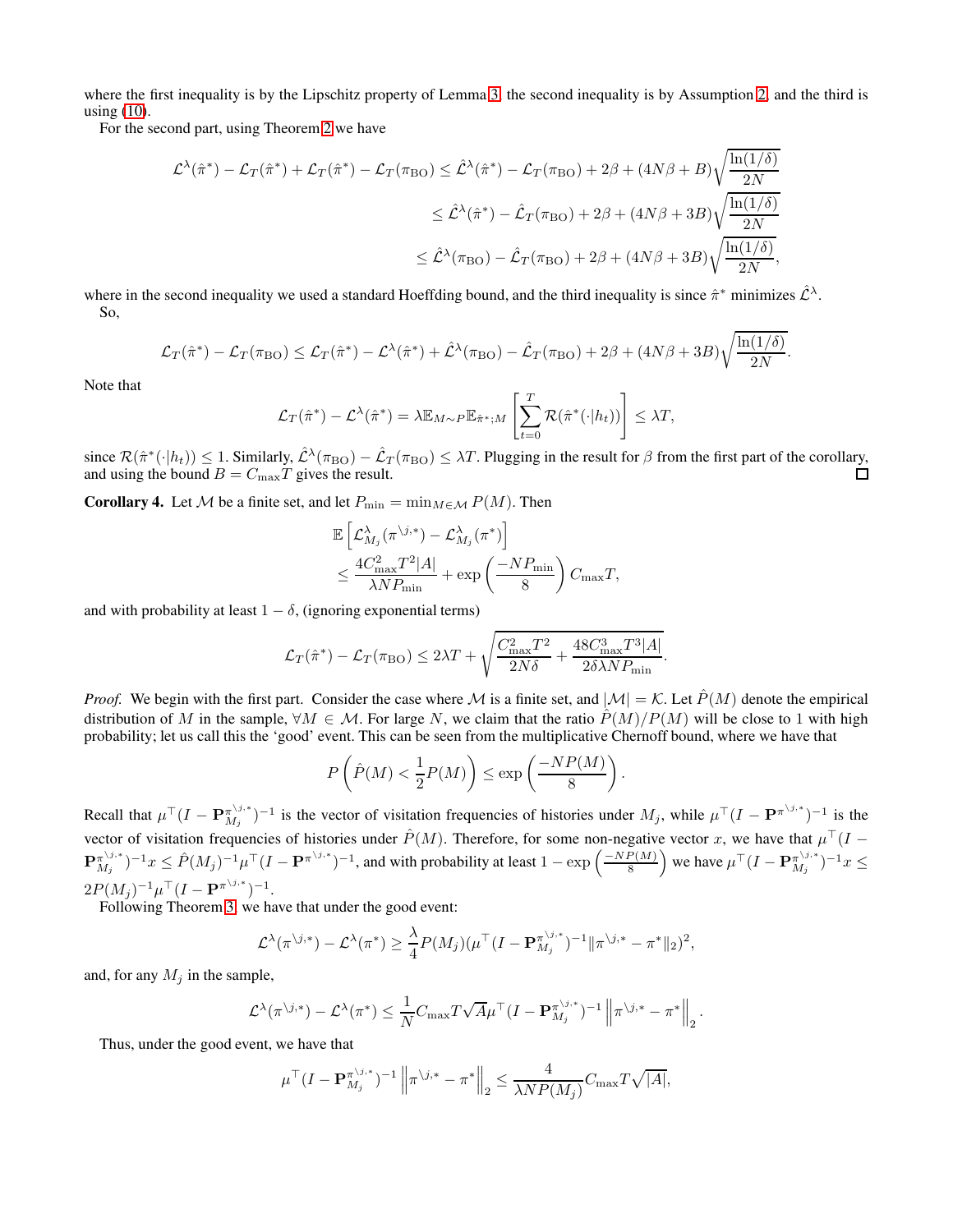and

$$
\mathcal{L}^{\lambda}_{M_j}(\pi^{\backslash j,*})-\mathcal{L}^{\lambda}_{M_j}(\pi^*)\leq \frac{4C_{\max}^2T^2|A|}{\lambda N P_{\min}},
$$

where  $P_{\min} = \min_{M \in \mathcal{M}} P(M)$ . Now, we have that

$$
\mathbb{E}\left[\mathcal{L}_{M_j}^{\lambda}(\pi^{\backslash j,*})-\mathcal{L}_{M_j}^{\lambda}(\pi^*)\right] \leq \frac{4C_{\max}^2 T^2|A|}{\lambda N P_{\min}}+\exp\left(\frac{-NP(M)}{8}\right)C_{\max}T,
$$

where the second term is the maximum performance difference possible, multiplied by the probability that the 'good' event did not happen.

The second part is similar to the proof of Corollary [1.](#page-5-3) Using Theorem [1](#page-2-2) we have

$$
\mathcal{L}^{\lambda}(\hat{\pi}^*) - \mathcal{L}(\hat{\pi}^*) + \mathcal{L}(\hat{\pi}^*) - \mathcal{L}(\pi_{BO}) \leq \hat{\mathcal{L}}^{\lambda}(\hat{\pi}^*) - \mathcal{L}_T(\pi_{BO}) + \sqrt{\frac{B^2 + 12BN\beta}{2N\delta}}
$$
  

$$
\leq \hat{\mathcal{L}}^{\lambda}(\hat{\pi}^*) - \hat{\mathcal{L}}(\pi_{BO}) + \sqrt{\frac{B^2 + 12BN\beta}{2N\delta}} + 2B\sqrt{\frac{\ln(1/\delta)}{2N}}
$$
  

$$
\leq \hat{\mathcal{L}}^{\lambda}(\pi_{BO}) - \hat{\mathcal{L}}(\pi_{BO}) + \sqrt{\frac{B^2 + 12BN\beta}{2N\delta}} + 2B\sqrt{\frac{\ln(1/\delta)}{2N}},
$$

where in the second inequality we used a standard Hoeffding bound, and the third inequality is since  $\hat{\pi}^*$  minimizes  $\hat{\mathcal{L}}^{\lambda}$ . So,

$$
\mathcal{L}(\hat{\pi}^*) - \mathcal{L}(\pi_{\text{BO}}) \le 2\lambda T + \sqrt{\frac{B^2 + 12B N \beta}{2N\delta}} + 2B\sqrt{\frac{\ln(1/\delta)}{2N}}
$$

.

From the first part of the corollary, we plug in  $\beta = \frac{4C_{\text{max}}^2 T^2 |A|}{\lambda N P_{\text{max}}}$  $\frac{\sum_{\text{max}}^2 T^2 |A|}{\lambda N P_{\text{min}}}$  (ignoring the exponential term  $\exp\left(\frac{-N P_{\text{min}}}{8}\right) C_{\text{max}} T$ , and use the bound  $B = C_{\text{max}}T$ . We also ignore the exponential (in  $\delta$ ) term  $2B\sqrt{\frac{\ln(1/\delta)}{2N}}$  $\frac{(1/\theta)}{2N}$ . This gives

$$
\mathcal{L}(\hat{\pi}^*) - \mathcal{L}(\pi_{\text{BO}}) \le 2\lambda T + \sqrt{\frac{C_{\text{max}}^2 T^2}{2N\delta} + \frac{48C_{\text{max}}^3 T^3 |A|}{2\delta\lambda N P_{\text{min}}}}.
$$

 $\Box$ 

### E Lower Bound

<span id="page-20-0"></span>We show that in the worst case, the number of samples required for generalization has an exponential dependence on the horizon T. To do this, we will show a problem where for  $N=2^T$  there is a constant generalization error with a non-negligible probability.

Consider an MDP space M of size  $2^T$ , where the state space has  $2T+1$  states that we label  $s_0, s_1^0, s_1^1, \ldots, s_t^0, s_t^1, \ldots, s_T^0, s_T^1$ . Only at the last time step the agent can choose an action from  $A = a_0, a_1$ , and obtain a cost (during all previous time steps the cost is 0 and actions do not have an effect). Each MDP  $M \in \mathcal{M}$  has a unique identifier  $x - a$  binary number of size  $\overline{T}$ , i.e.,  $x = [x_1, \ldots, x_T]$ . The initial state for all MDPs in M is  $s_0$ . The transitions for the MDP identified by x are:

$$
P(s' = s_{t+1}^0 | s = s_t^0) = \delta_{x_t=0} (1 - \epsilon) + \delta_{x_t=1} \epsilon,
$$
  
\n
$$
P(s' = s_{t+1}^0 | s = s_t^1) = \delta_{x_t=0} (1 - \epsilon) + \delta_{x_t=1} \epsilon,
$$
  
\n
$$
P(s' = s_{t+1}^0 | s = s_0) = \delta_{x_t=0} (1 - \epsilon) + \delta_{x_t=1} \epsilon,
$$
  
\n
$$
P(s' = s_{t+1}^1 | s = s_t^0) = \delta_{x_t=0} (\epsilon) + \delta_{x_t=1} (1 - \epsilon),
$$
  
\n
$$
P(s' = s_{t+1}^1 | s = s_t^1) = \delta_{x_t=0} (\epsilon) + \delta_{x_t=1} (1 - \epsilon).
$$

Let  $\epsilon' < 1$ . In the following, we assume that  $\epsilon = \frac{\epsilon'}{2^T}$ . Let  $f(x) \in \{0, 1\}$  be some binary function. The cost function for the MDP identified by x is  $C(a_0) = f(x)$ ,  $C(a_1) = 1 - f(x)$ . We assume that  $P(M = x)$  is a uniform distribution. Given a history  $h_T = s_0, s_1, \ldots, s_T$ , the posterior distribution is  $P(M = x | h_T) \propto \Pi_{t=1}^T ((1 - \epsilon) \delta_{x_t = s_t} + \epsilon \delta_{x_t \neq s_t})$ , and the most likely estimate is  $x^* = s_1, \ldots, s_T$ , and the expected cost is minimized for  $a^*(h_T) = \arg \min \{f(x^*), 1 - \hat{f}(x^*)\}$ . The optimal expected cost therefore satisfies

$$
\mathcal{L}^* \leq 0 \cdot P(M = x^* | h_T) + 1 \cdot P(M \neq x^* | h_T) = \sum_{x \neq x^*} P(M = x | h_T) \leq \sum_{x \neq x^*} \epsilon = (2^T - 1)\epsilon = \epsilon' - \epsilon \leq \epsilon',
$$